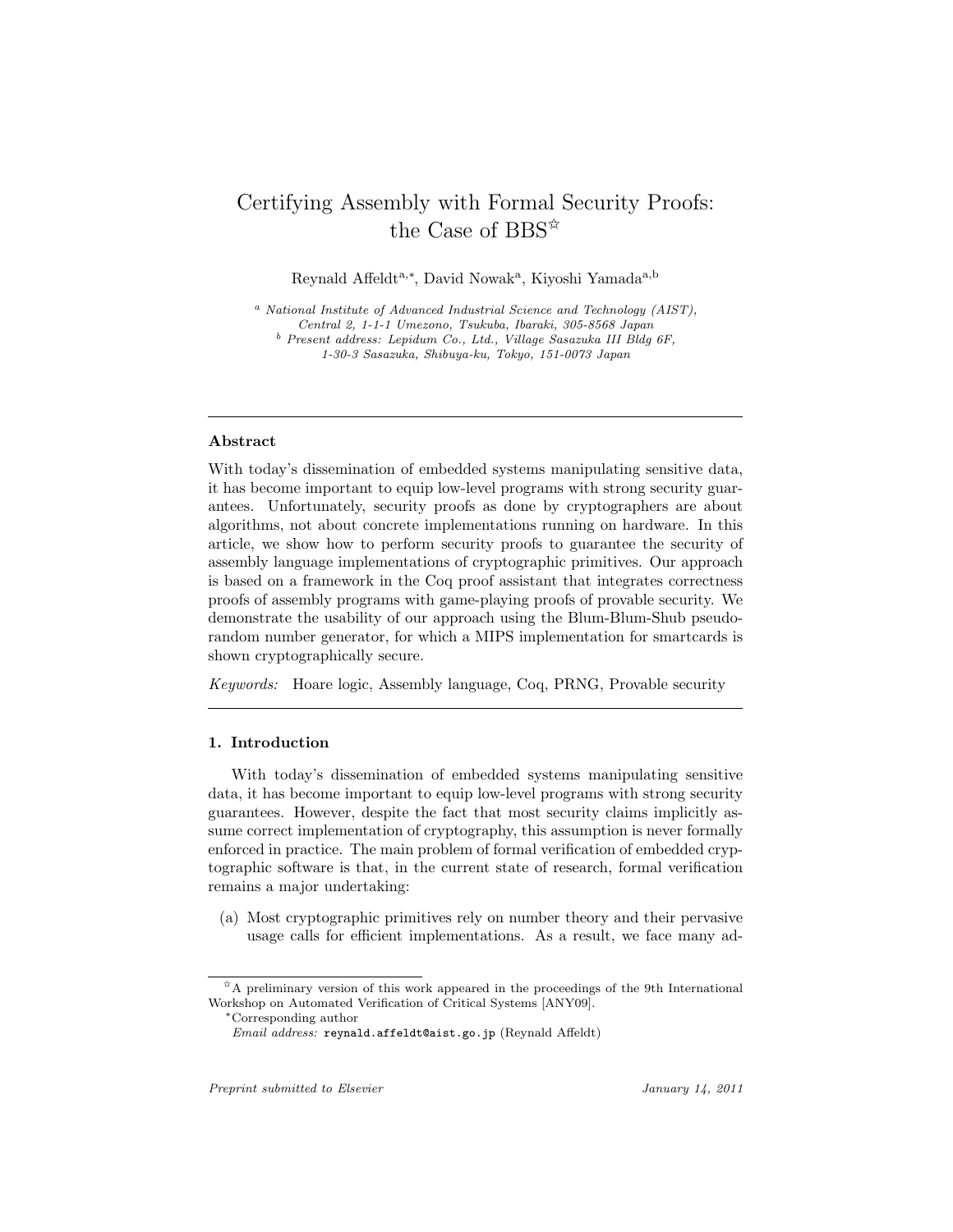vanced algorithms with low-level implementations in assembly language. This already makes formal proof technically difficult.

(b) Security guarantees about cryptographic primitives is the matter of security proofs, as practiced by cryptographers. In essence, these proofs aim at showing the security of cryptographic primitives by reduction to computational assumptions. Formal proofs of such reductions also involve probability theory or group theory.

In fact, formal verification of embedded cryptographic software is even more challenging in that it requires a formal integration of (a) and (b). To the best of our knowledge, no such integration has ever been attempted so far.

In this article, we address the issue of formal verification of cryptographic assembly code with security proofs. As pointed out above, formal verification of cryptographic assembly code and formal verification of security proofs are not the same matter, even though both deal with cryptography. As an evidence of this mismatch, one can think of a cryptographic function such as encryption: its security proof typically relies on a high-level mathematical description, but when laid down in terms of assembly code such a function exhibits restrictions due to the choice of implementation. We are therefore essentially concerned about the integration of these two kinds of formal proofs. We do not question here the theoretical feasibility of such an integration; rather, we investigate its practical aspects when formal verification is carried out within a proof assistant based on proof theory.

Indeed, proof assistants based on proof theory, such as Coq [Coq10] or HOL, can be regarded as privileged tools when it comes to formal verification of security properties. They implement higher order logics that are expressive enough to model and reason about advanced mathematics as well as precise computation models, and their trusted computing base being small and well-understood provides adequate reliability. With such tools, formal verification is by default performed interactively (by means of tactics) but interaction can be automated and intermediate results can be aggregated (in the form of libraries of lemmas) to facilitate other formal verifications. As a consequence, various frameworks for formal verification of cryptography using proof assistants based on proof theory have already been proposed: on the one hand, [AM06, MG07] for cryptographic assembly code, and on the other hand, [ATM07, BBU08, BGZ09, Now07] for security proofs. However, it is not clear how to connect them in practice, or, in other words, how the formal security proof for a cryptographic primitive relates to its formally-verified implementation. Whatever connection is to be provided between two such frameworks, it has to be developed in a clear way, both understandable by cryptographers and implementers, and in a reusable fashion, so that new verification efforts can build upon previous ones.

Our main contribution is to propose a concrete approach, supported by a reusable formal framework on top of the Coq proof assistant [Coq10], for verification of assembly code together with security proofs. As a concrete evidence of usability, we formally verify a pseudorandom number generator writ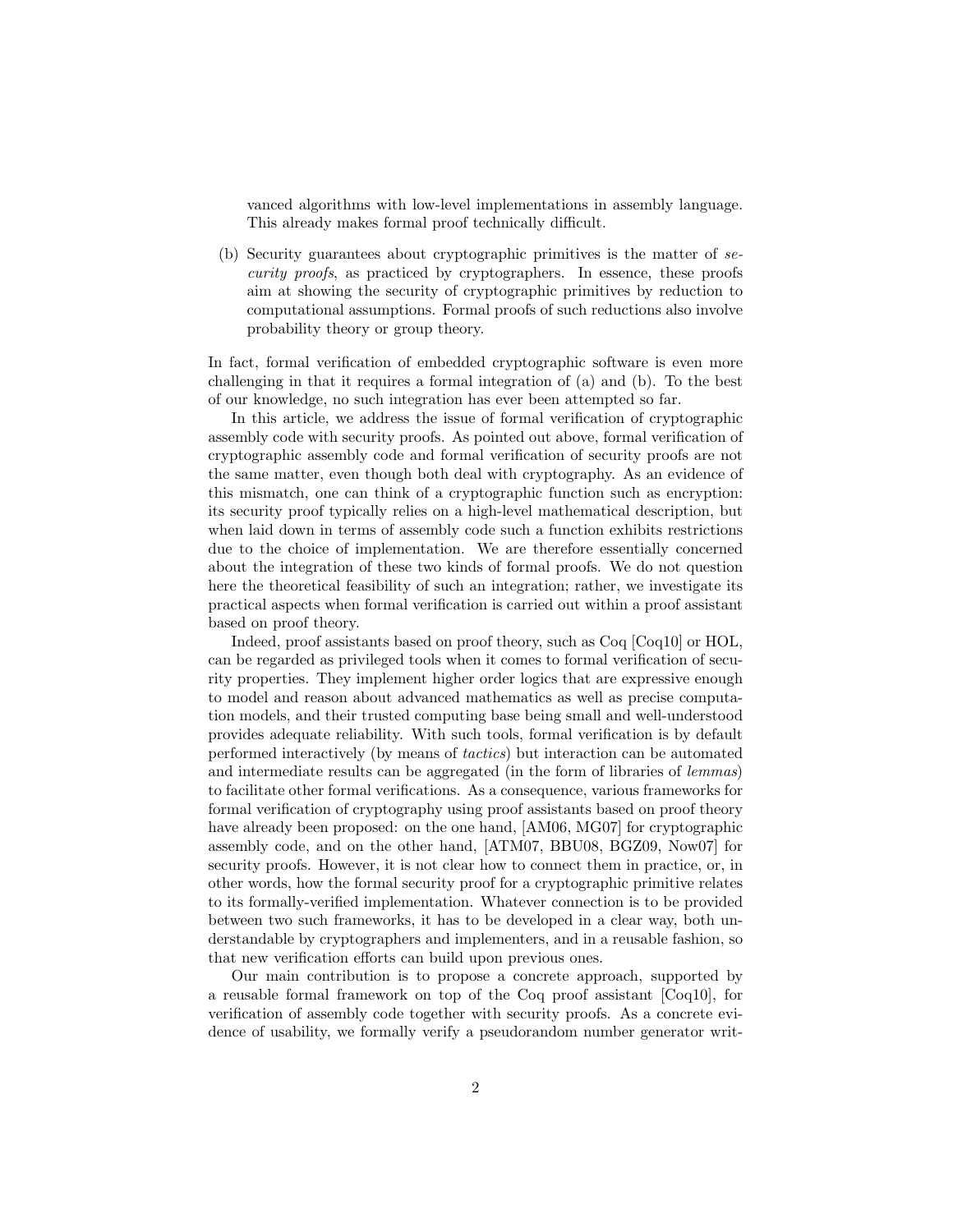ten in assembly for smartcards with a proof of unpredictability. This choice of application is not gratuitous: this is the first step before verifying more cryptographic primitives, since many of them actually rely on pseudorandom number generation. To achieve our goal, we extend and integrate two existing frameworks developed for the Coq proof assistant: one for formal verification of assembly code [AM06], and another for formal verification of cryptographic primitives [Now07]. More precisely, our technical contributions consist in the following:

- We propose an integration in terms of game-playing [Sho04], a popular setting to represent security proofs. We introduce a new kind of game transformation to serve as a bridge between assembly code and algorithms as dealt with by cryptographers. This allows for a clear integration, that paves the way for a modular framework, understandable by both cryptographers and implementers.
- We extend the formal framework for assembly code of [AM06] to connect with the formal framework for security proofs of [Now07]. Various technical extensions are called for, that range from the natural issue of encoding mathematical objects such as arbitrarily-large integers into computer memory, to technical issues such as composition of assembly snippets to achieve verification of large programs. All in all, it turns out that it is utterly important to provide efficient ways to deal with low-level details induced by programs being written in assembly. Here, we explain in particular how we deal with arbitrary jumps in assembly. Concretely, we provide a formalization of the proof-carrying code framework of [SU07], that allows us to verify assembly with jumps through standard Hoare logic proofs.
- We provide the first assembly program for a pseudorandom number generator that is formally verified with a security proof. The generator in question is the Blum-Blum-Shub pseudorandom number generator (hereafter, BBS) [BBS86] that we implement in the SmartMIPS assembly.

Outline. In Sect. 2, we introduce the BBS algorithm and provide an assembly implementation. In Sect. 3, we explain how we integrate formally proofs of functional correctness for assembly code with game-based security proofs. In Sect. 4, we explain our formalization of the proof-carrying code framework of [SU07], that facilitates formal proof of functional correctness of assembly code. In Sect. 5, we explain the formal security proof of BBS in assembly, from its proof of functional correctness to the implementation step that enables integration with the security proof from [Now08]. In Sect. 6, we validate our formalization by producing automatically a SmartMIPS binary and experimenting its execution. In Sect. 7, we comment on technical aspects of the Coq formalization. In Sect. 8, we comment on related work, and conclude and comment on future work in Sect. 9.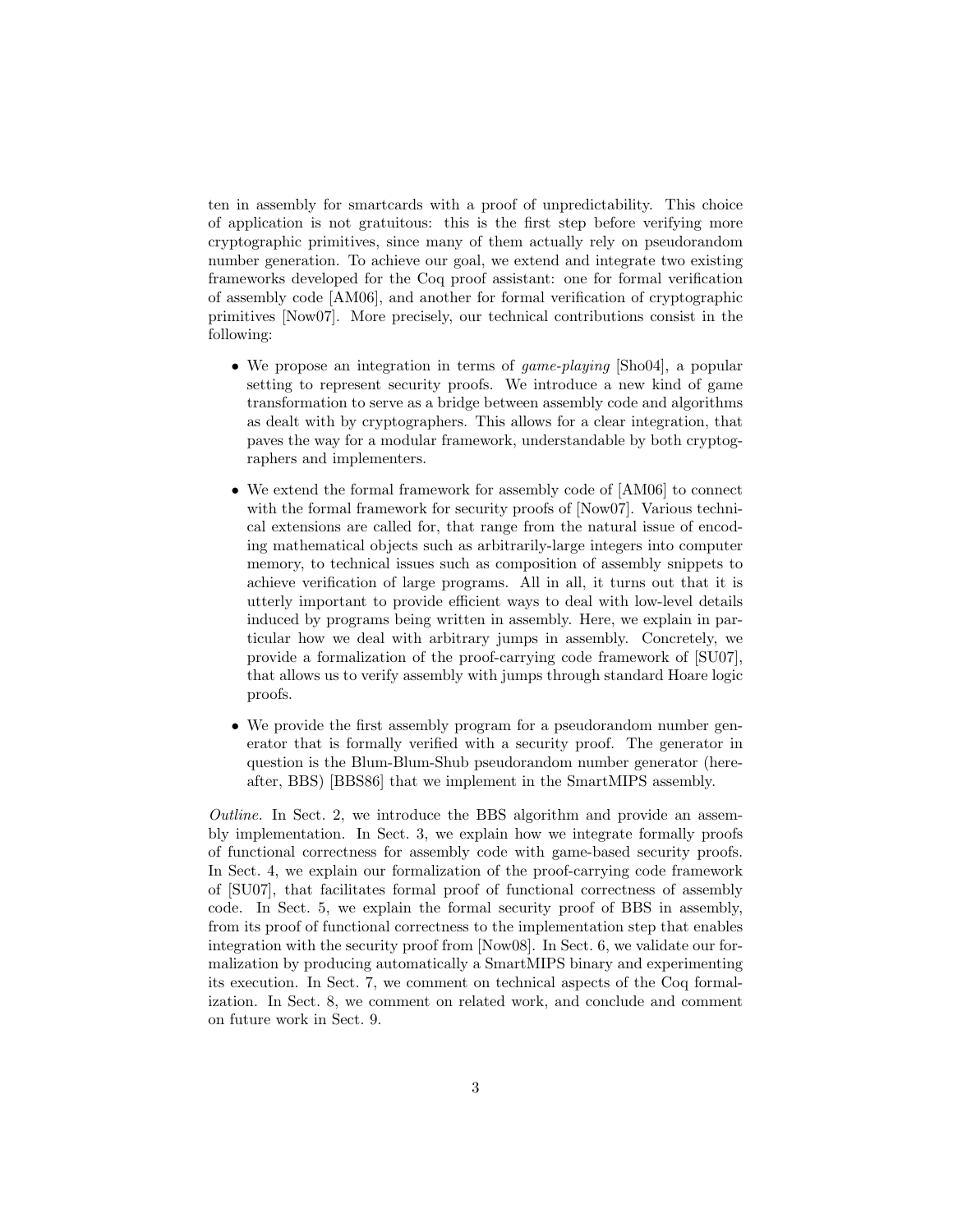# 2. The BBS Pseudorandom Number Generator

def

# 2.1. The BBS Algorithm

The security of the Blum-Blum-Shub pseudorandom number generator [BBS86] is based on mathematical properties of integers modulo. We recall some basic notions of number theory: an integer is a quadratic residue modulo m if it is congruent to a square modulo m; the Legendre of an integer (modulo a prime number) is +1 if it is a quadratic residue, and −1 otherwise; the Jacobi of an integer modulo  $m$  is the product of its Legendres for each prime factor of  $m$ . BBS exploits the *quadratic residuosity problem*: the problem of deciding for  $\mathbb{Z}_m^*$ (the multiplicative group of integers modulo  $m$ ), where  $m$  is the product of two distinct odd primes, whether elements with Jacobi +1 are in

$$
QR_m \stackrel{def}{=} \{x \in \mathbb{Z}_m^* | \exists y \in \mathbb{Z}_m^*, y^2 \pmod{m} = x\}.
$$

The *quadratic residuosity assumption* is the assumption that this problem is intractable ([DK07], ch. 6). BBS exploits the quadratic residuosity assumption in the particular case of  $m$  being a Blum integer, i.e., the product of two distinct odd primes congruent to 3 modulo 4. Informally, the reason why BBS is secure is that a successful attack on BBS would make the quadratic residuosity problem tractable, and thus contradict the assumption that it is not.

Here follows an implementation of BBS as a Coq function. It performs iteratively squaring modulo and outputs the result of parity tests:

\n
$$
\text{bbs} \left( \text{len} : \mathbb{N} \right) \left( \text{seed} : \mathbb{Z}_m^* \right) \stackrel{\text{def}}{=} \text{bbs\_rec} \text{ len } \text{seed}^2
$$
\n

\n\n $\text{bbs\_rec} \left( \text{len} : \mathbb{N} \right) \left( x : \text{QR}_m \right) \stackrel{\text{def}}{=} \text{match} \text{ len } \text{with}$ \n

\n\n $\begin{bmatrix}\n 0 & \Rightarrow \end{bmatrix}$ \n

\n\n $\begin{bmatrix}\n \text{len'} + 1 \Rightarrow \text{parity } x :: \text{bbs\_rec} \text{ len'} \text{ } x^2 \\
 \text{end}\n \end{bmatrix}$ \n

The input is the desired number of pseudorandom bits len and a random seed for initialization.

BBS is one of the rare pseudorandom number generators that is *cryptograph*ically secure, i.e., it passes all polynomial-time statistical tests (no polynomialtime algorithm can distinguish between an output sequence of the generator and a truly random sequence). This strong property is not required of most applications of pseudorandom numbers, except cryptography. BBS can be proved left-unpredictable (hereafter, unpredictable) under the assumption that the quadratic residuosity problem is intractable (this is equivalent to proving that BBS passes all polynomial-time statistical tests [Yao82]).

# 2.2. Implementation of BBS in Assembly

The assembly code bbs\_asm in Fig. 1 implements BBS. First, let us explain the notations in this figure. Instructions (in typewriter font) represent SmartMIPS instructions, a superset of MIPS32 with additional instructions for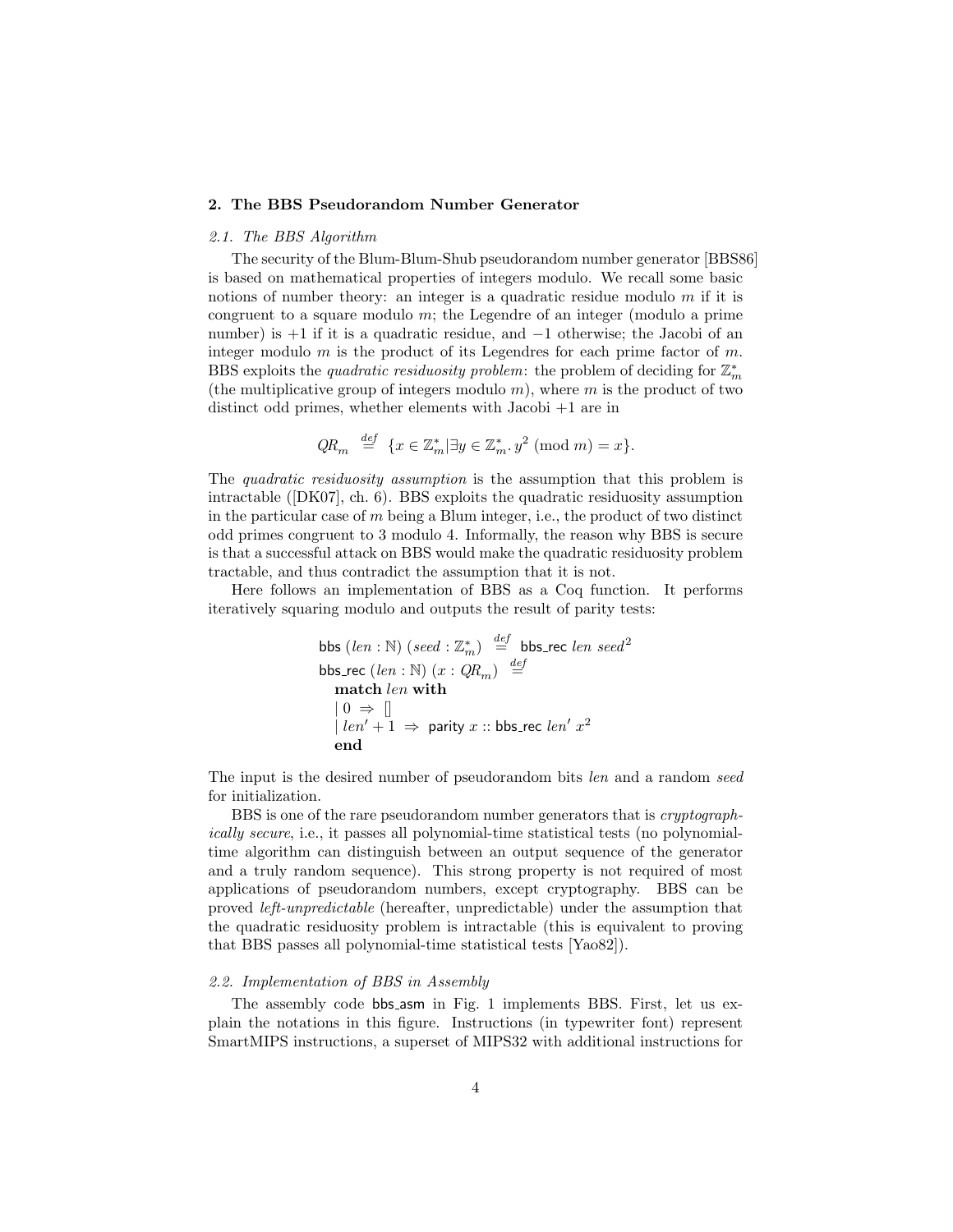| bbs_asm | $\stackrel{def}{=}$              |                                                             |  |
|---------|----------------------------------|-------------------------------------------------------------|--|
| 0:      | addiu <i>i</i> reg_zero $0_{16}$ | (* init counter for outer loop *)                           |  |
| 1:      | addiu $L l 0_{16}$               | (* init pointer to result *)                                |  |
| 2:      | beq $i$ n 238                    | (* repeat <i>n</i> times *)                                 |  |
| 3:      | addiu <i>j</i> reg_zero $0_{16}$ | (* init counter for inner loop *)                           |  |
| 4:      | addiu w reg_zero $0_{16}$        | (* init word of temporary storage *)                        |  |
| 5:      | beg $i r_{32} 234$               | (* repeat 32 times *)                                       |  |
| 6:      | mul_mod $k x x m \ldots$         | (* compute $X^2 \pmod{M}$ *)                                |  |
| 228:    | $1w \, w' \, 0_{16} \, x$        | (* load least significant word *)                           |  |
| 229:    | andi $w'$ $w'$ $1_{16}$          | (* extract parity bit *)                                    |  |
| 230:    | sllv $w'$ $w'$ $j$               | (* shift parity bit to jth position *)                      |  |
| 231:    |                                  | cmd_or w w $w'$ (* store parity bit in temporary storage *) |  |
| 232:    | addiu $j$ $j$ $1_{16}$           | (* increment inner loop counter *)                          |  |
| 233:    | jmp 5                            | (* end of the inner loop *)                                 |  |
| 234:    | sw $w$ $0_{16}$ $L$              | (* store the last 32 parity bits in memory *)               |  |
| 235:    | addiu $L L 4_{16}$               | (* increment pointer to result *)                           |  |
| 236:    | addiu $i$ i $1_{16}$             | (* increment outer loop counter *)                          |  |
| 237:    | jmp 2                            | (* end of the outer loop *)                                 |  |
| 238:    |                                  |                                                             |  |

Figure 1: The Blum-Blum-Shub pseudorandom number generator in assembly

smartcards [Mips01]. Each instruction is uniquely labeled (labels appear on the left and in branching instructions in typewriter font). Constants are indexed with their length in bits (e.g.,  $0_{16}$  stands for 0 represented as a half-word). The names of registers (in italic font) are parameters; only the null register reg\_zero is hardwired in the program.

When the assembly code bbs asm is called, the registers  $l, n, x, m, k$ , and  $r_{32}$  are expected to be initialized as follows. *l* contains the address of the storage space for the output (the pseudorandom number to be produced) and  $n$  contains the size in words of this storage space.  $x$  and  $m$  contain addresses to multiprecision integers (respectively, the integer to be squared and the modulus) and k contains the size in words minus one of these integers (in other words, the storage spaces are one word larger than the value contained in  $k$ , the reason for this is explained in Sect. 2.3).  $r_{32}$  contains the value 32, the word-size in bits.

The assembly code bbs asm in Fig. 1 essentially consists of a loop with a nested loop. It starts by initializing the register  $i$  (a counter for the outer loop) and the register  $L$  (a pointer to the output) (labels 0 and 1).

The outer loop (from label 2 to label 237) produces pseudorandom words and stores them adequately. Each iteration starts by initializing the register  $j$ (a counter for the inner loop) and the register  $w$  (a temporary word of storage) (labels 3 and 4). After execution of the inner loop (explained below), the contents of  $w$  are stored in memory (label 234) and the pointer to the output as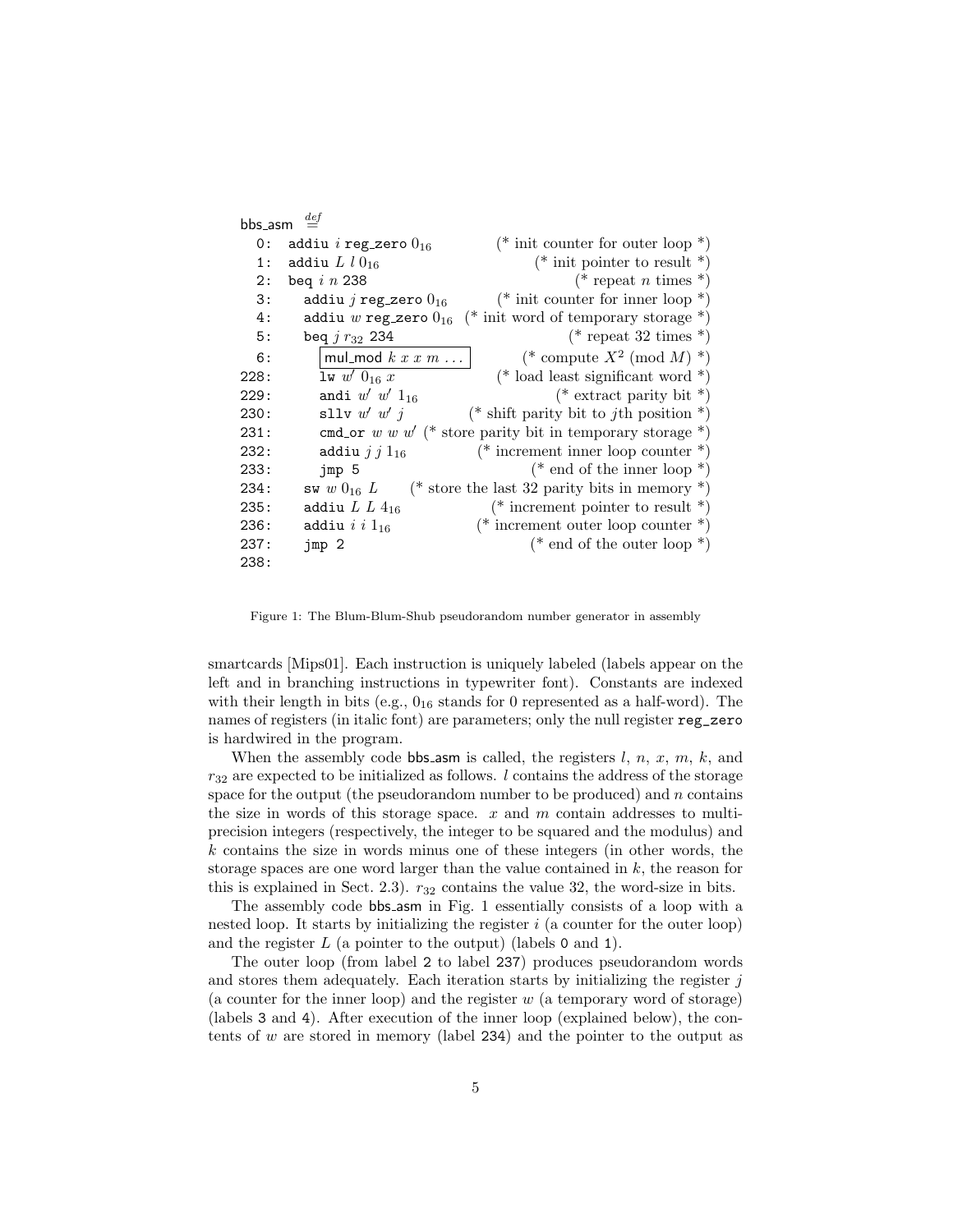well as the outer loop counter are incremented (labels 235 and 236).

The inner loop (from label 5 to label 233) produces one word of pseudorandom bits. First, it first performs a in-place square modulo (mul mod is an inlined assembly program explained in the next section) (label 6). Second, it stores the parity bit of the result into register  $w'$  (labels 228 and 229). Third, the parity bit is shifted and stored into  $w$  in an appropriate position using bitwise operations (labels 230 and 231). Last, the inner loop counter is incremented (label 232).

We refer the reader to the Coq development ( $[ANY11]$ , file mips\_cmd.v) for the formal definition of the semantics of each instruction.

#### 2.3. Implementation of Modular Multiplication in Assembly

In this work, we implement multi-precision square modulo using two successive Montgomery multiplications [Mon85], as explained below in more details. This is an alternative to classical modular multiplication that is implemented using a multi-precision multiplication followed by a multi-precision division ([MOV01], ch. 14). Using the Montgomery multiplication is a reasonable way to implement multi-precision multiplication modulo: the complexity is quadratic like classical modular multiplication ([MOV01], ch. 14), it avoids the costly multi-precision division while benefiting from specifically-tailored instructions in cryptography-enhanced architectures such as SmartMIPS [Mips01]. Moreover, we already have a formal proof for an optimized version of the Montgomery multiplication [AM06], whereas, to the best of our knowledge, such a formal proof for multi-precision division does not exist yet.

Using Montgomery, modular multiplication is performed as follows. Given three k-word integers  $M, X, Y$ , the Montgomery multiplication computes a  $k+1$ word integer Z such that  $\beta^k Z = X.Y \pmod{M}$  and  $Z < 2M \ (\beta = 2^{32})$ . This is almost a multiplication modulo except for the factor  $\beta^k$  in front of Z and because  $Z \nless M$  in general. To turn it into a genuine multiplication modulo, one needs (1) an additional subtraction to reduce Z by M when  $Z \geq M$  and (2) a second pass to eliminate the factor  $\beta^k$  in front of Z. This second pass requires as an additional input a k-word  $B = \beta^{2k} \pmod{M}$ ; given Z such that  $\beta^k Z =$  $X.Y$  (mod  $M$ ) (as provided by the first Montgomery multiplication), it suffices to compute Z' such that  $\beta^{k} Z' = Z.B \pmod{M}$ : if M is odd (this is generally the case for cryptographic applications), one obtains as desired  $Z' = X.Y \pmod{M}$ . Algorithms in pseudo-code and illustrations can be found in [MOV01], ch. 14; [AM06] provides a concrete implementation of the Montgomery multiplication together with its formal verification.

The assembly code mont\_mul\_strict\_init in Fig. 2 implements the Montgomery multiplication extended with comparison and subtraction, as explained in the previous paragraph. When the assembly code mont mul strict init is called, registers x, y, m, z, k, and alpha are expected to be initialized as follows. x, y, m contain addresses to multi-precision integers (respectively, the integers to be multiplied and the modulus).  $z$  contains the address of the storage space for the output. k contains the size in words minus one of the storage spaces pointed to by the previous registers; the storage spaces are one word larger than the value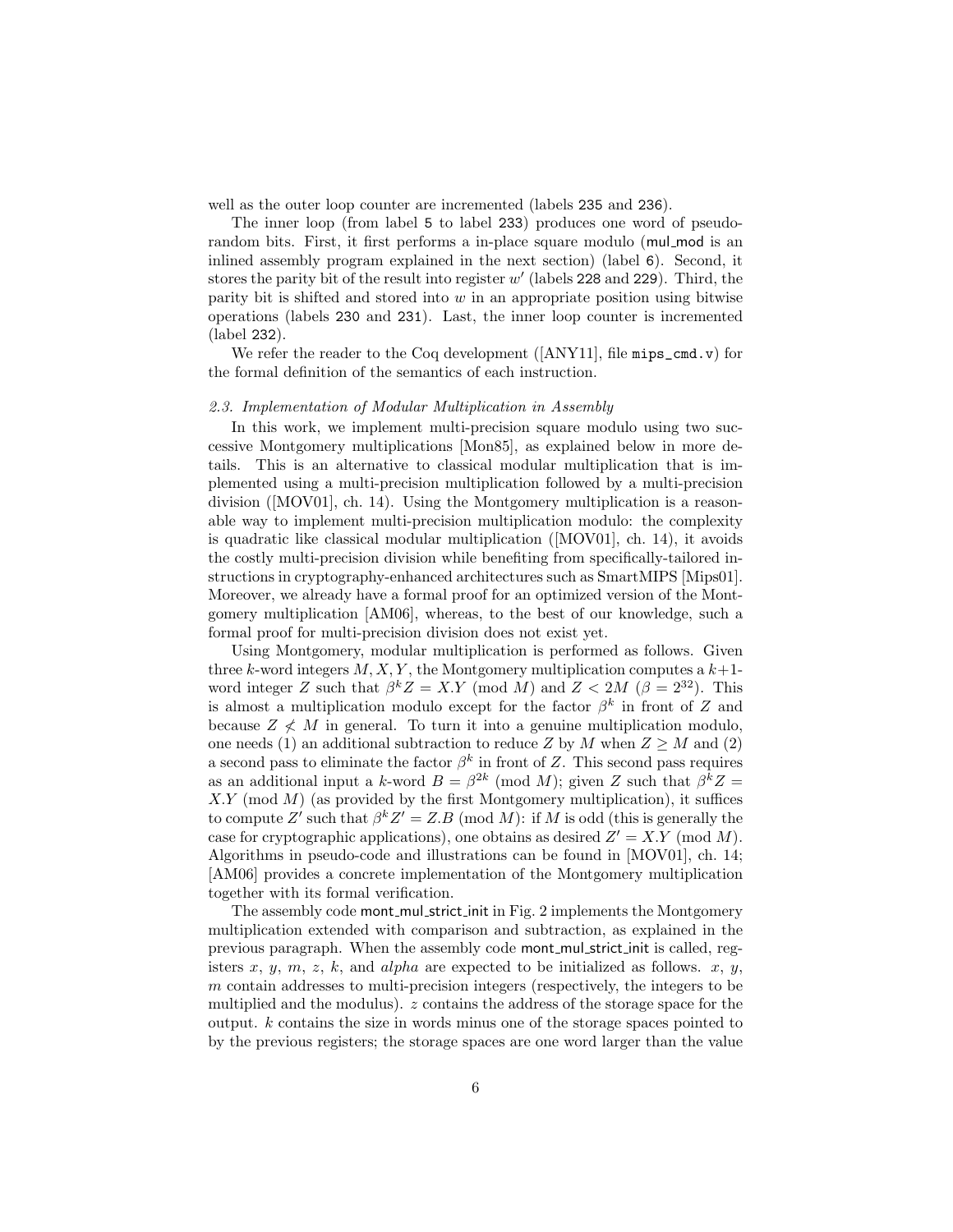```
mont_mul_strict_init \stackrel{def}{=}6: multi_zero r_e k Z z (<sup>*</sup> output initialization ^*)
 13: mflhxu reg_zero (* multiplier initialization *)
 14: mthi reg_zero
 15: mtlo reg_zero
 16: montgomery k alpha x y z m r_1 r_e r_i X Y M Z q C t s54: beq C reg_zero 79 (* is the output k + 1-word long? *)
 55: addiu t \; t \; 4_{16}56: sw C\ 0_{16} t57: addiu ext k 1_{16}58: multisub r_e r_1 z m z M r_i q C Z X Y X78: jmp 117
 79: multi_lt_prg k \, z \, m \, X \, Y \, r_i \, r_e \, Z \, M94: beq r_i reg_zero 97 (* is the output bigger than the modulus? *)
 95: nop
 96: jmp 117
97: multisub k r_1 z m z r_e r_i q C Z X Y X117:
```
Figure 2: The Montgomery multiplication extended with comparison and subtraction

```
mul_mod \stackrel{def}{=}6: mont_mul_strict_init k alpha x x y m r_1 r_e r_i X B Y M q C t s
117: mont_mul_strict_init k alpha y b x m r_1 r_e r_i X B Y M q C t s228:
```
Figure 3: Modular multiplication implemented by two Montgomery multiplications

contained in k to cope with the possibility for the Montgomery multiplication to produce outputs larger than the modulus. alpha contains the value  $\alpha$  such that  $m_0 \alpha = -1 \pmod{\beta}$  where  $m_0$  is the least significant word of the modulus; this is a prerequisite for the correct execution of the Montgomery multiplication (see [MOV01], ch. 14).

The assembly code mont\_mul\_strict\_init starts by zeroing the output storage (label 6) and the SmartMIPS multiplier, a set of special registers (labels 13, 14 and 15). These initializations to zero are a prerequisite for the correct execution of the rest of the code. Then, the program calls the Montgomery multiplication montgomery, the function verified in [AM06] (label 16).

As explained above, the result of the Montgomery multiplication may be larger than the modulus, in which case we need to perform an additional subtraction. Our implementation of the Montgomery multiplication is such that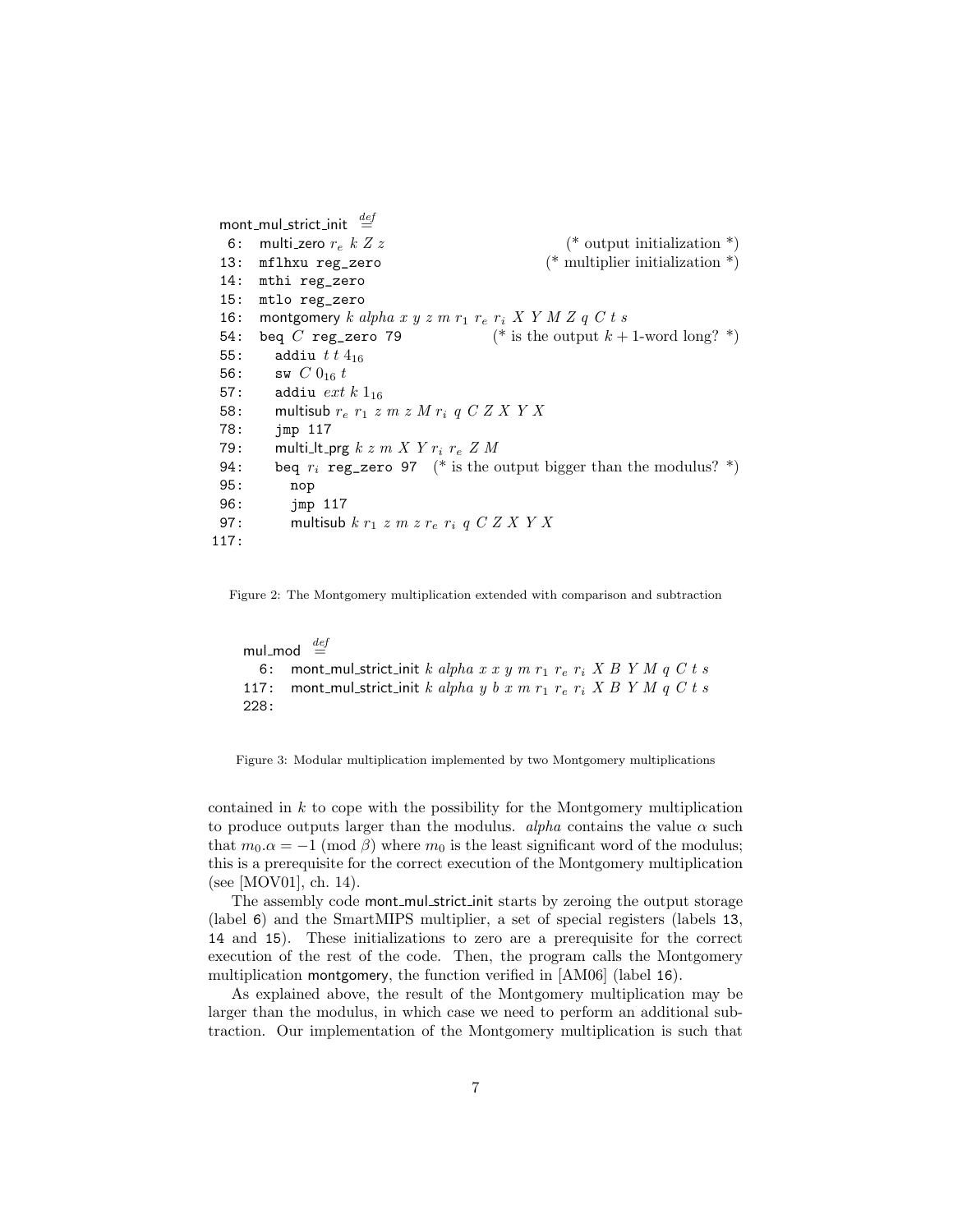the value of the most significant word of the output appears in the register  $C$ ; the execution of the rest of the program depends on its value (hence the test at label 54).

If the register  $C$  is not zero, then the result of the Montgomery multiplication is necessarily larger than the modulus, and thus we have to perform a subtraction. In this case, we store the value of  $C$  appropriately into memory (labels  $55$ and 56) and performs a in-place multi-precision subtraction (label 58).

If the register  $C$  is zero, then we need to perform a (multi-precision) comparison to determine whether the result of the Montgomery multiplication is larger than the modulus (label 79). According to the result of this comparison (label 94), a subtraction may be necessary. If the result is smaller than the modulus, then we are done (labels 95 and 96); otherwise, we perform a in-place multi-precision subtraction (label 97).

We refer the reader to the Coq development [ANY11] for the formalization of the functions montgomery (taken from [AM06]), in-place subtraction multi sub (derived from [AM06]), multi-precision comparison multi lt and the initialization function multi\_zero.

The assembly code mul mod in Fig. 3 implements modular multiplication by means of two successive calls to the extended version of the Montgomery multiplication (labels  $6$  and 117). It expects in particular that the register  $b$ points to the pre-computed k-word  $B = \beta^{2k} \pmod{M}$  as explained previously.

# 3. Game-based Proofs for Assembly

Security proofs usually apply to algorithms without any consideration for implementation. In order to prove unpredictability directly on assembly code, we propose in Section 3.3 to lift a standard definition borrowed from gameplaying [Sho04]. Game-playing is a methodology to write security proofs that are easier to verify; it lends itself well to formalization [ATM07, BBU08, BGZ09, Now07]. A security property is modeled as a game (a probabilistic program) to be solved by an attacker, the latter being modeled as a probabilistic polynomialtime (PPT) function whose code is unknown. A security proof consists in showing that any attacker has only little advantage over a random player, by  $(1)$ stating the security property for the cryptographic primitive to be verified, and (2) reducing the corresponding game to some computational assumption through game transformations.

In this section, we illustrate the game-playing methodology and our extension with implementation steps in the case of unpredictability for BBS.

#### 3.1. Unpredictability

Regarding unpredictability for a function  $f$ , the game unpredictability  $f$  is defined as follows (following the formalization of [Now08]): a seed is picked at random in the set of seeds  $(\mathbb{Z}_m^*$  in the case of BBS); a sequence of bits  $[b_0, \ldots, b_{\ell n}]$  is computed by f; this sequence, deprived of its first bit  $b_0$ , is passed to the attacker A; and the latter returns its guess  $\hat{b}_0$ . The result of the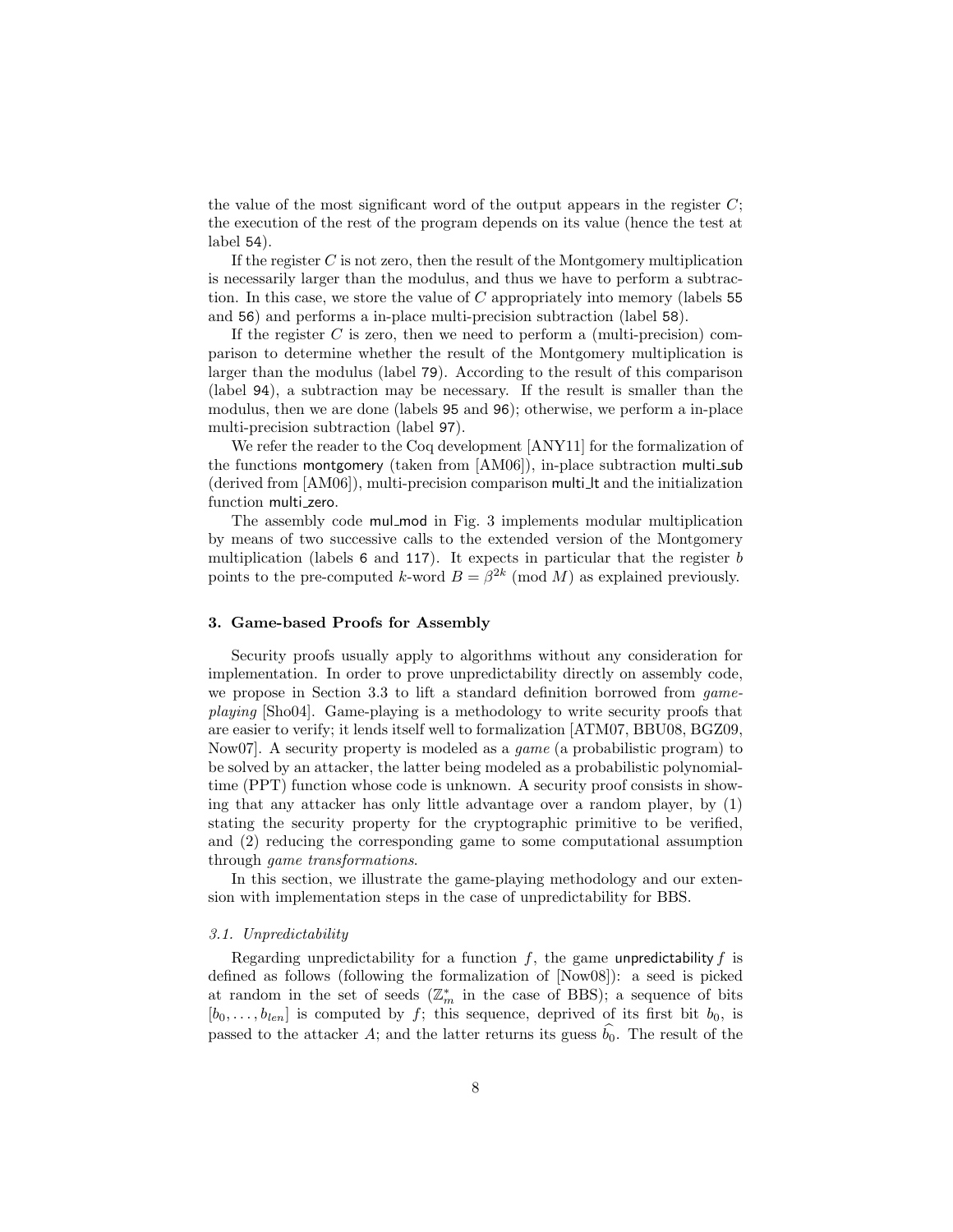game is whether the guess is right or not. Using notations from [Now08], this game is written as:

$$
\text{unpredictability } f \stackrel{\text{def}}{=} \begin{cases} \begin{array}{ll} \text{seed} \stackrel{R}{\leftarrow} \mathbb{Z}_m^*; \\ \begin{bmatrix} b_0, \ldots, b_{len} \end{bmatrix} \leftarrow f(len+1, seed); \\ \hat{b_0} \leftarrow A([b_1, \ldots, b_{len}]); \\ \text{return } (\hat{b_0} = b_0) \end{array} \end{cases}
$$

The goal is then to prove that the above game is indistinguishable from the following game which simply consists in flipping a coin:

$$
flip \stackrel{def}{=} \left\{ \begin{array}{l} b \stackrel{R}{\leftarrow} \{ true, false \}; \\ \textbf{return } b \end{array} \right.
$$

## 3.2. Game transformations

The proof of indistinguishability consists in a sequence of game transformations from a game to another game that is indistinguishable. We illustrate this by showing the first game transformation in the proof of unpredictability for BBS (as presented in [Now08]). Following Shoup's classification, this transformation is a bridging step: it consists in restating how certain quantities can be computed in a completely equivalent way. We first unfold the definition of bbs in unpredictability bbs and obtain the game

$$
\begin{array}{l}\n\sec d \stackrel{R}{\leftarrow} \mathbb{Z}_m^*; \\
[b_0, \ldots, b_{len}] \leftarrow \text{bbs\_rec}(len + 1, seed^2); \\
\widehat{b_0} \leftarrow A([b_1, \ldots, b_{len}]); \\
\text{return } (\widehat{b_0} = b_0)\n\end{array}
$$

Because the function which maps an  $x \in \mathbb{Z}_m^*$  to  $x^2 \in QR_m$  is a surjective fourto-one function, choosing at random a  $seed \in \mathbb{Z}_m^*$  and then use only its square seed<sup>2</sup> is the same as picking at random an  $x \in QR_m$  and using x instead of  $seed<sup>2</sup>$ . The game can thus be rewritten as the indistinguishable game

$$
x \stackrel{R}{\leftarrow} QR_m;
$$
  
\n
$$
[b_0, \dots, b_{len}] \leftarrow \text{bbs\_rec}(len + 1, x);
$$
  
\n
$$
\widehat{b_0} \leftarrow A([b_1, \dots, b_{len}]);
$$
  
\nreturn  $(\widehat{b_0} = b_0)$ 

A series of such transformations based on various mathematical facts goes on until we reach the game

$$
\begin{array}{l} x \stackrel{P}{\leftarrow} \mathbb{Z}_m^*(+1);\\ \widehat{b} \Leftarrow \left\{ \begin{array}{l} \widehat{b}' \Leftarrow A(m,x^2);\\ \mathrm{\bf return } \ (\widehat{b}' \oplus \mathrm{parity}(x) \oplus 1);\\ \mathrm{\bf return } \ (\widehat{b} = \mathrm{qr}(x)) \end{array} \right. \end{array}
$$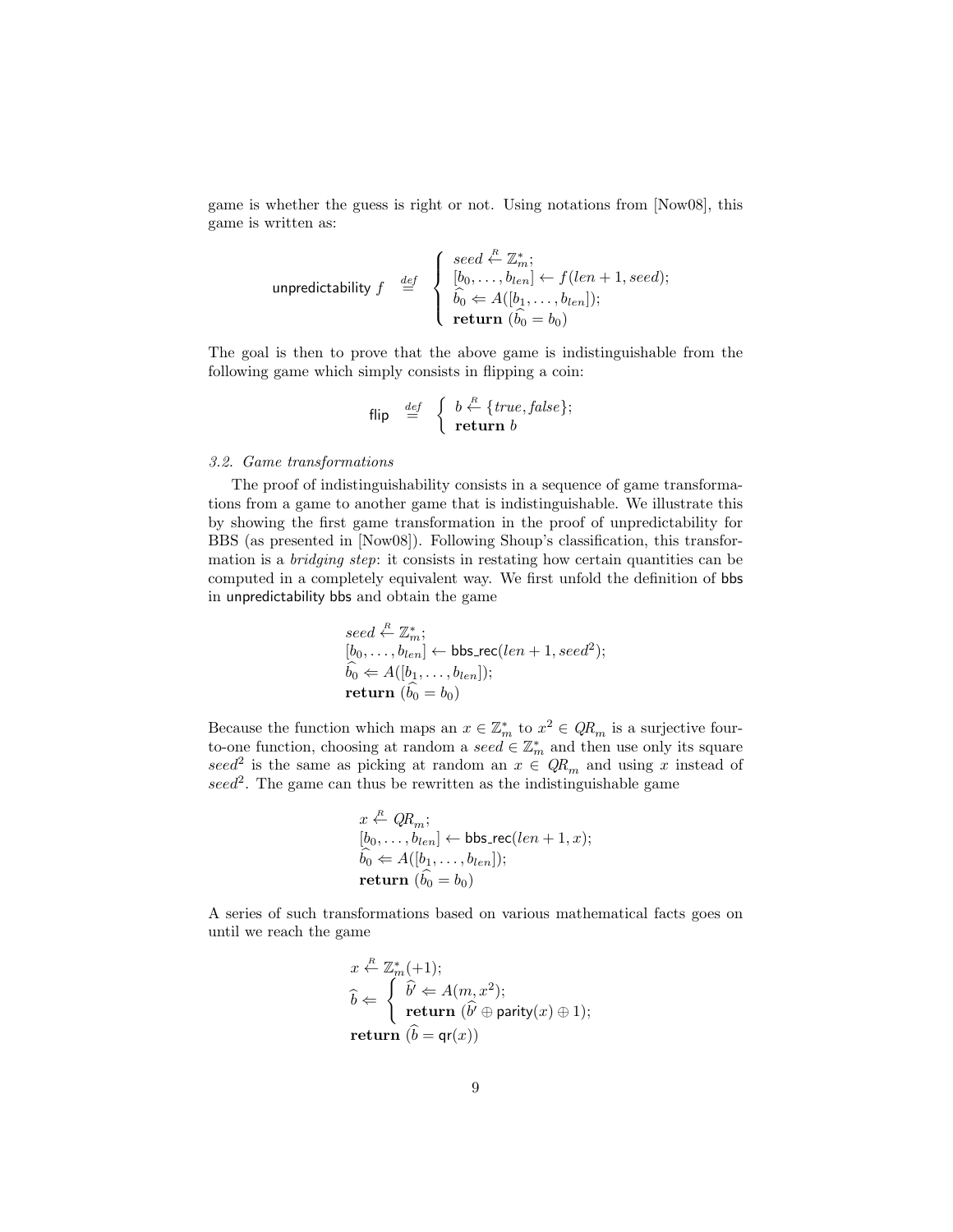where  $\mathsf{qr}(x)$  is equal to *true* if x is a quadratic residue or *false* otherwise, and  $\mathbb{Z}_m^*(+1)$  is the subset of  $\mathbb{Z}_m^*$  whose elements have Jacobi +1.

This is at this point that we use the quadratic residuosity assumption that states that games of the form

$$
x \stackrel{R}{\leftarrow} \mathbb{Z}_m^*(+1);
$$
  

$$
\hat{b} \in A'(m, x);
$$
  
return 
$$
(\hat{b} = \text{qr}(x))
$$

are indistinguishable (for any attacker  $A'$ ) from the game flip, i.e., the attacker cannot do better than flipping a coin when trying to guess the quadratic residuosity of an element of  $\mathbb{Z}_m^*(+1)$ . See [Now08] for the complete formalization in Coq. Following Shoup's classification, this is a transition based on indistinguishability. We have thus reduced the unpredictability game into a game consisting in flipping a coin. This concludes the security proof.

Note that there is a third kind of game transformation in the classification by Shoup: transition based on failure events [Sho04]. However it is not used in the security proof of BBS.

# 3.3. Implementation step

To define unpredictability for assembly code, one needs to lift the previous game definition because it applies to mathematical functions without any consideration for their implementations. This makes a difference because, contrary to mathematical functions, assembly code does not work as intended for arbitrary input, because of restrictions inherited from implementation choices. Our basic idea is thus to extract from the assembly code  $c$  its semantics in terms of a mathematical function and to inject it into the definition of the unpredictability game:

unpredictability\_assembly  $c \stackrel{def}{=}$  unpredictability  $(\lambda x.\text{decode} ([c]](\text{encode } x))))$ 

where  $\llbracket c \rrbracket$  is the function that maps an initial state to the final state resulting from the execution of c (for  $\llbracket c \rrbracket$  to be well-defined as a function, the assembly  $code c$  has to be deterministic and terminating); encode and decode respectively encode input data into an initial state and decode a final state into output data.

One needs to make clear under which restrictions the assembly code behaves as intended, i.e., state a predicate restrictions such that:

```
\forall x.restrictions x \Rightarrow decode ([[c][(encode x)) = f x (IMPLEM. STEP LEMMA)
```
where  $f$  is the mathematical function that c is supposed to implement. This correctness property allows to rewrite the game unpredictability assembly  $c$  into the initial game unpredictability  $f$  of cryptographers' game-based security proof.

The advantage of the lifting explained above is that it makes clear how to organize formal verification of assembly code with security proofs. Games for assembly connect to standard games through implementation steps, that are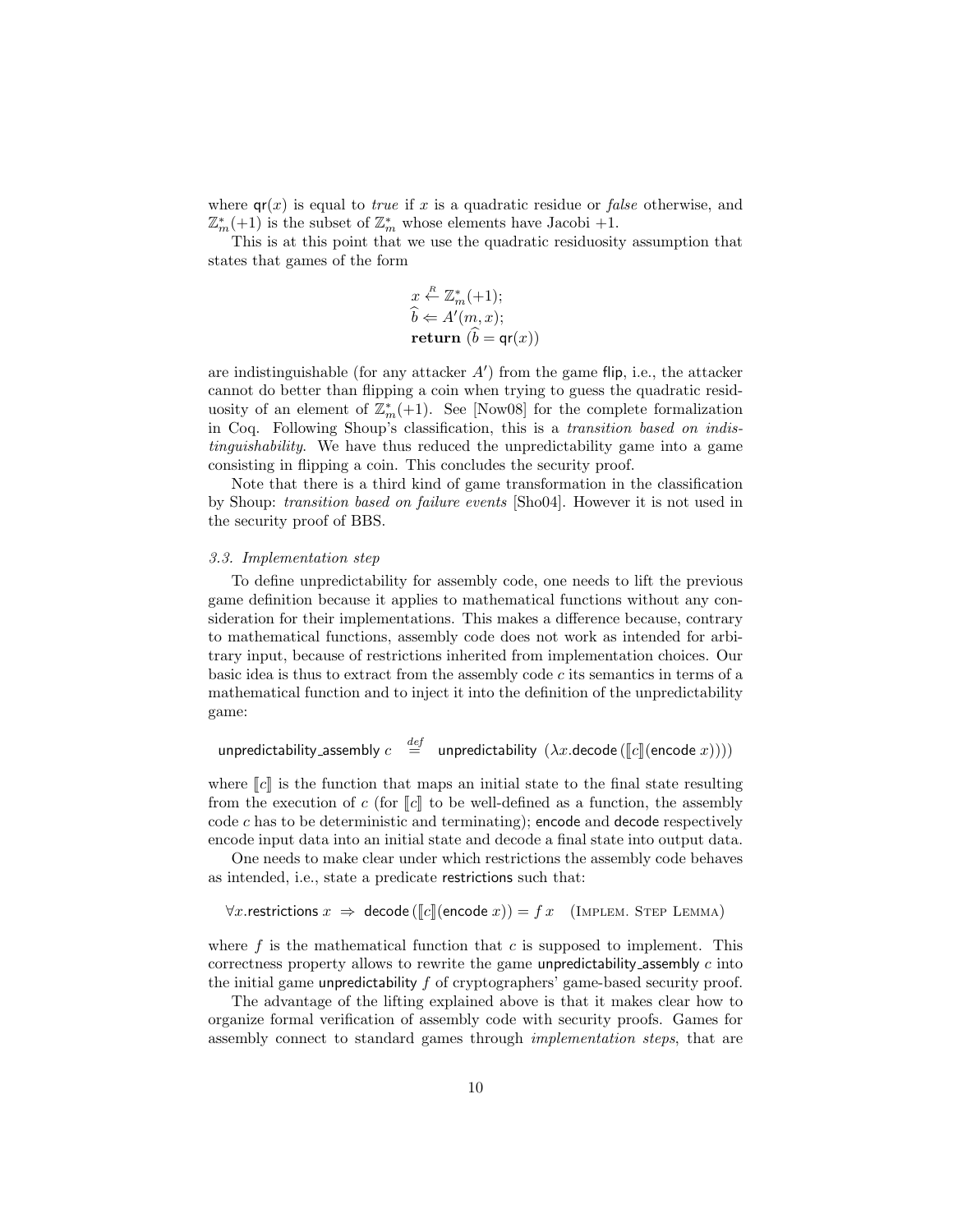justified formally by ensuring determinism, termination, and correctness. Since implementation steps come in addition to the other kind of game transformations listed by Shoup [Sho04], this makes it easier to develop a formal framework for verification of assembly with security proofs: pick up a formal framework for game-based proofs and a formal framework for assembly, and add the machinery for implementation steps.

Fig. 4 gives an overview of a game-based security proof for an implementation. One starts with the game for implementation that includes interface functions encode and decode in order to exchange data between the computer world of the implementation (arrays of 32-bit words, etc.) and the mathematical world of the security definition (integers modulo, etc.). The first game transformation is the implementation step that replaces the implementation and its interface functions with the cryptographic algorithm. The correctness proof of the implementation ensures that the new game is indistinguishable from the previous one. Then the usual game-based security proof by cryptographers can be carried on until one reaches the intractable game that is thus proved indistinguishable from the initial one: if the attacker could win the implementation game, then it could also win the intractable game.



Figure 4: Overview of a game-based security proof with an implementation step

## 4. Verification of Functional Correctness of Assembly

To perform security proofs of an implementation, we need in particular to prove its functional correctness. This is technically difficult for assembly because handling of jumps results in non-standard logics that are either complex [TA06] or verbose [SU07]. When used directly, these logics are thus less practical than standard Hoare logic for While programs (i.e., imperative programs built out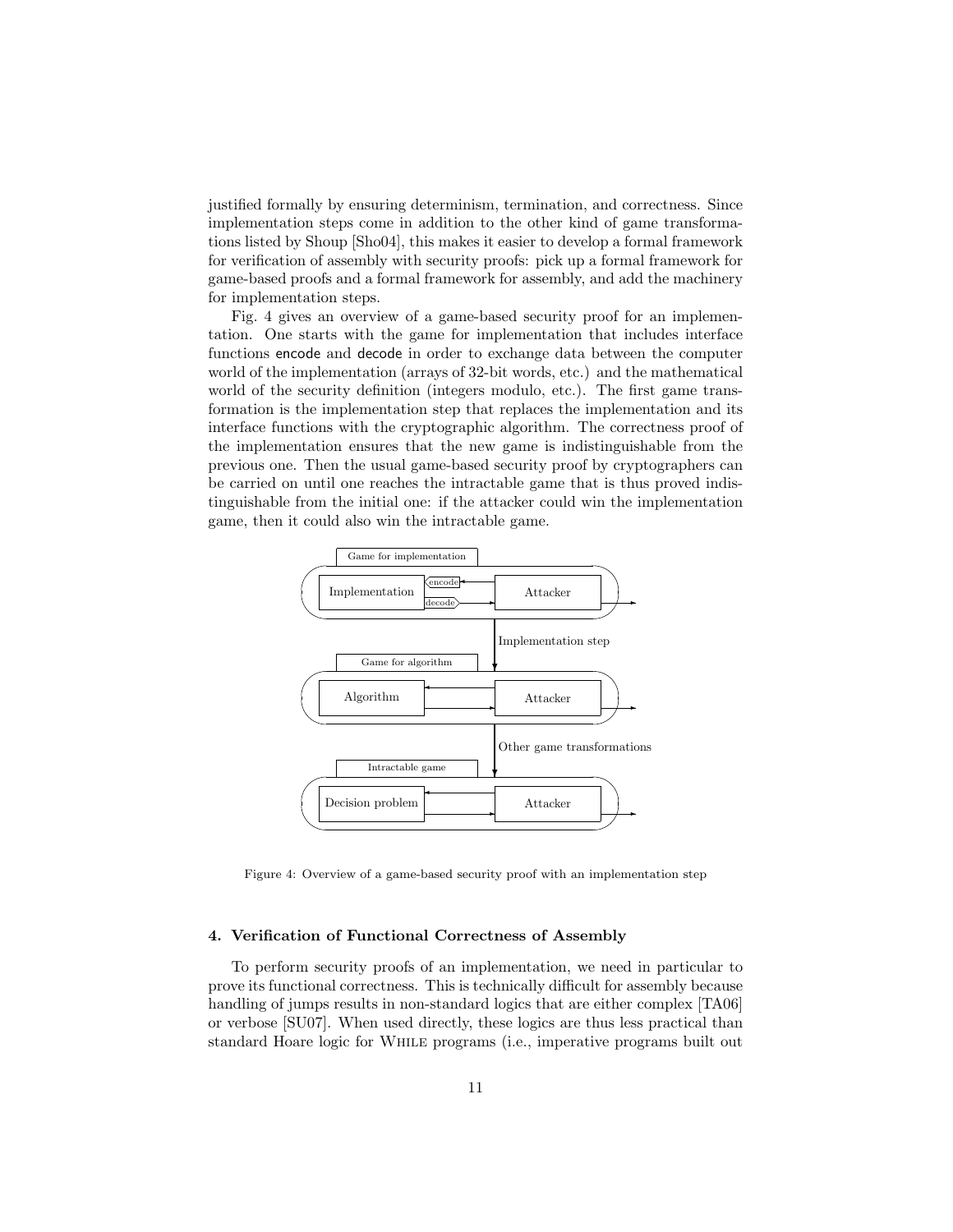of while-loops). Yet, here, we choose to formalize the proof-carrying code framework of [SU07] because it provides not only a compositional operational semantics and Hoare logic for assembly with jumps, but also shows that derivations for this non-standard operational semantics and Hoare logic can be obtained by compilation from operational semantics and Hoare logic for While programs. In other words, it becomes possible to work with While programs while still being able to recover proofs in Hoare logic for assembly with jumps.

In this section, we formalize the proof-carrying code framework of [SU07] in a generic way as a Coq module parametrized by a formalization of Hoare logic for While programs. This latter formalization of Hoare logic itself abstracts the implementation of states, the language of assertions, and the underlying set of one-step, non-branching instructions. As a consequence, we can instantiate the proof-carrying code framework of [SU07] with various concrete instruction sets and we are also able to accommodate the connectives of separation logic, as well as the frame rule [Rey02]. Indeed, this is separation logic that we use in Sect. 5.1 to specify and prove the functional correctness of the implementation of BBS in assembly.

This section is organized as follows. In Sect. 4.1, we explain the generic formalization of Hoare logic for While. In Sections 4.2 and 4.3, we provide a generic formalization of the operational semantics and of the Hoare logic of SGoto, the imperative language with jumps of [SU07]. In Sect. 4.4, we formalize the compilation relation between SGOTO and WHILE programs, as well as the relation between proofs in the Hoare logic of While and proofs in the Hoare logic of SGOTO. In Sect. 4.5, we instantiate our generic formalization with a concrete instruction set, namely SmartMIPS [Mips01], and instrument it with the connectives of separation logic.

## 4.1. A Parametric Formalization of Hoare Logic

A state is a pair of a *store* and a *heap*: *state*  $\stackrel{def}{=}$  *store*  $\times$  *heap*. Since, we are dealing with low-level languages such as assembly whose instructions may trap, we distinguish error states by an option type: a state s can be the error state None or is otherwise noted  $|s|$ .

We assume a set of one-step, non-branching instructions  $i$  whose semantics is given by the predicate  $s - i \rightarrow s'$  where i is an instruction, s (resp. s') is the state before (resp. after) its execution such that the following properties hold:

**Parameter** exec $0$  deter :  $\forall s, i, s_1, s_2 \dots s - i \rightarrow s_1 \Rightarrow s - i \rightarrow s_2 \Rightarrow s_1 = s_2$ . **Parameter** from \_none $\theta$  :  $\forall c, s$ . None  $-c \rightarrow s \Rightarrow s =$  None. **Parameter** cmd0\_terminate :  $\forall c, s \in \exists s'$ .  $[s] - c \rightarrow s'$ .

At this point, it should be noted that we consider a set of deterministic instructions because we are dealing with assembly. The absence of deterministic instructions comes in contrast with standard separation logic  $[Rey02]$  that accommodates dynamic memory allocation ("malloc"). This will not prevent us from formalizing the connectives of separation logic (see Sect. 4.5) in such a way that the frame rule is provable (following [MAY06]).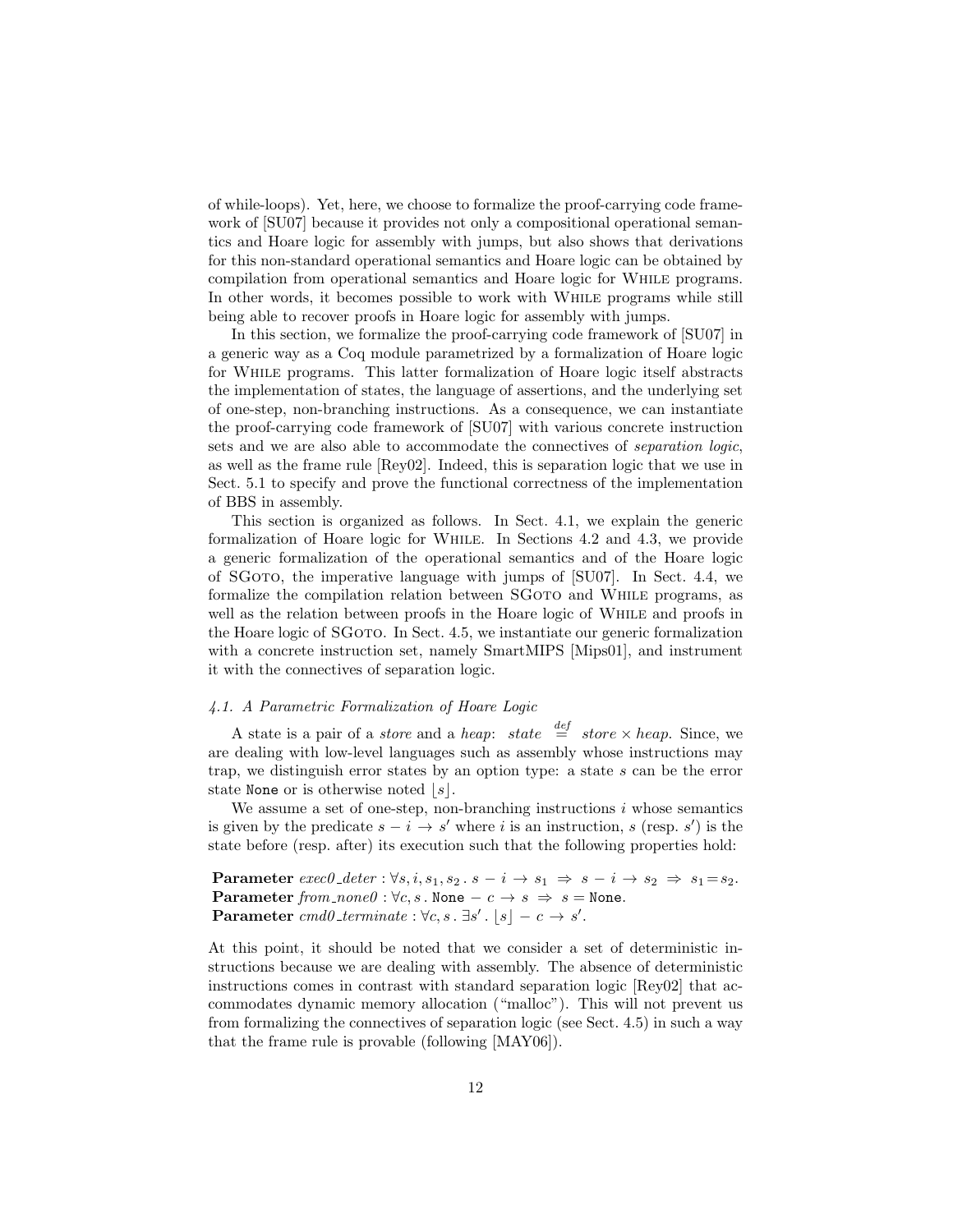Boolean expressions (ranged over by  $b$ ) are equipped with an evaluation function  $\mathcal{B}[b]_s$  where s is a state. At this level of abstraction, we require the type of boolean expressions to feature at least a negation operator (to be used later for compilation) such that:

# **Parameter** eval  $b$  neg :  $\forall b, s$ .  $\neg B \llbracket b \rrbracket_s \Leftrightarrow B \llbracket \neg b \rrbracket_s$ .

The syntax of WHILE programs (ranged over by  $c$ ) is built out of the one-step, non-branching instructions i, sequences  $(c_1;c_2)$ , structured branching (if b then  $c_1$  else  $c_2$ ), and while-loops (while b c). The standard big-step operational semantics is defined in Fig. 5.

| $\frac{s-c_1 \to s'' \quad s'' - c_2 \to s'}{s - c_1; c_2 \to s'}$<br>$\frac{s-i\;\rightarrow\;s'}{s\;-i\;\rightarrow\;s'}$                | None $- c \rightarrow$ None                                                                                                |
|--------------------------------------------------------------------------------------------------------------------------------------------|----------------------------------------------------------------------------------------------------------------------------|
| $\mathcal{B}[[b]]_s$ $[s] - c_1 \rightarrow s'$<br>$\overline{ s }$ - if b then $c_1$ else $c_2 \rightarrow s'$                            | $\mathcal{B}[[b]]_s$ $[s] - c \rightarrow s'$<br>$s'$ – while $b c \rightarrow s''$<br>$ s $ – while $b c \rightarrow s''$ |
| $\neg \mathcal{B}[[b]]_s$ $[s] - c_2 \rightarrow s'$<br>$\overline{ s  - \text{if } b \text{ then } c_1 \text{ else } c_2 \rightarrow s'}$ | $\neg \mathcal{B}   b  _s$<br>$ s $ – while $b c \rightarrow  s $                                                          |

Figure 5: Standard big-step operational semantics of While programs

The properties of states are specified using a shallow embedding of the logical connectives, i.e., assertions are functions from states (a pair of a store and a heap) to the type Prop of propositions in Coq: assertion  $\stackrel{def}{=} store \Rightarrow heap \Rightarrow$ Prop. Thanks to this embedding, it is possible to use the higher order logic of Coq to formalize various logical connectives. In fact, we use separation logic in Sect. 5.1 to specify and prove the functional correctness of the implementation of BBS in assembly. We defer to Sect. 4.5 explanations about how the connectives of separation logic are formalized using this embedding.

We assume defined for all instructions i, a relation  ${P}$  if  ${Q}$ , where P and  $\mathcal{Q}$  are assertions, that is sound w.r.t. the operational semantics:

**Parameter** soundness
$$
0: \forall P, Q, i. \{\{P\} \} i. \{\{Q\} \} \Rightarrow \forall s, h. P \ s \ h \Rightarrow \neg ([(s,h)] - i \rightarrow \text{None}) \land (\forall s', h'. \lfloor (s,h) \rfloor - c \rightarrow \lfloor (s',h') \rfloor \Rightarrow Q \ s' \ h').
$$

In Fig. 6, we define a generic Hoare logic as the proof system for triples of the form  $\{\mathcal{P}\}\,c\{\mathcal{Q}\}\,$  where  $\mathcal P$  and  $\mathcal Q$  are assertions and  $c$  is a WHILE program.

Under the assumption *soundness0*, the proof system of Fig. 6 is proved sound w.r.t. the big-step operational semantics of Fig. 5.

As for relative completeness, let us define the weakest precondition as follows:

$$
\textit{wp\_semantics } c \mathcal{Q} \stackrel{\textit{def}}{=} \lambda s, h. \neg \left( \lfloor (s, h) \rfloor - c \rightarrow \text{None} \right) \land \left( \forall s', h' \right. \lfloor (s, h) \rfloor - c \rightarrow \lfloor (s', h') \rfloor \Rightarrow \mathcal{Q} \ s' \ h' \right).
$$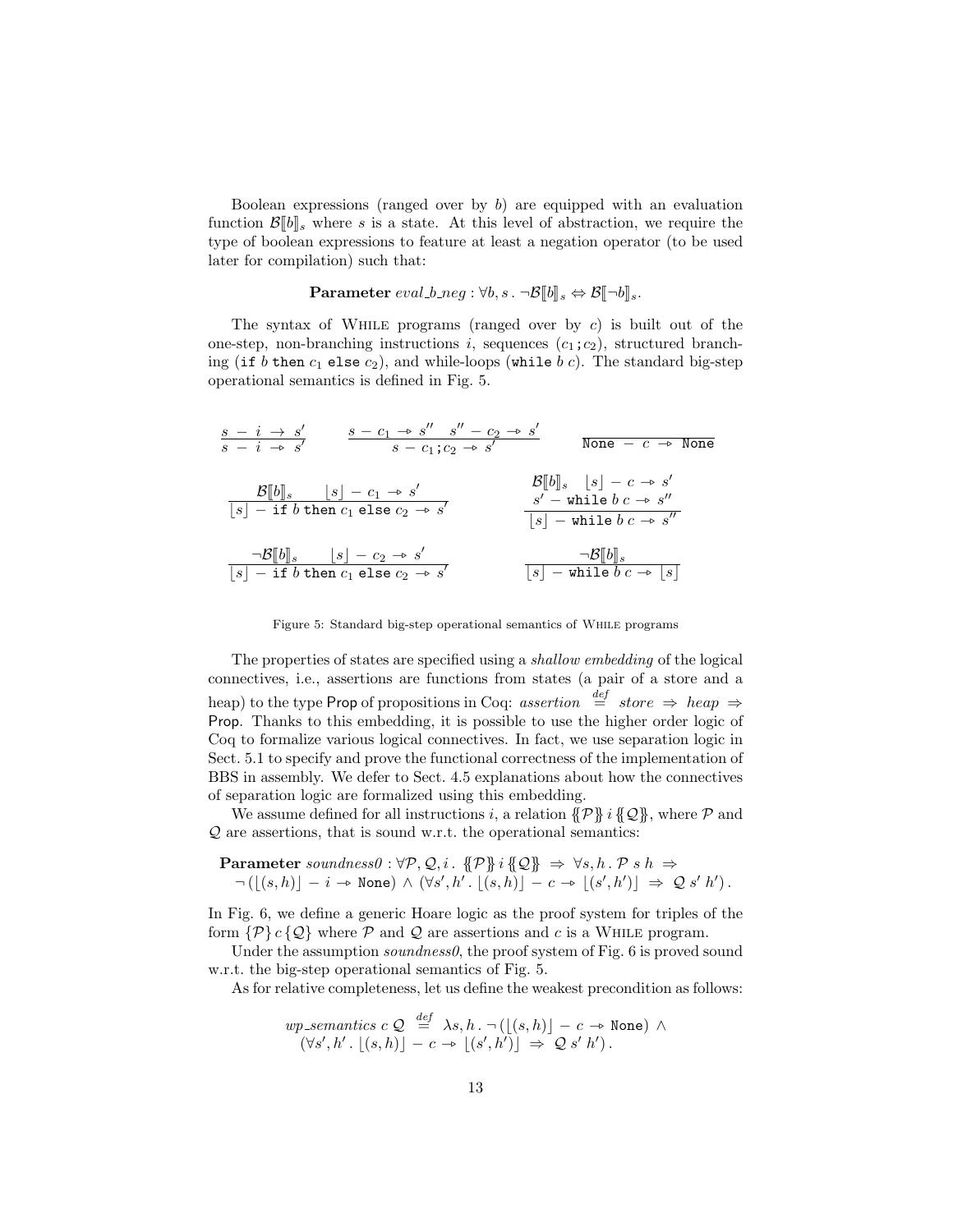$$
\frac{\{P\}i \{Q\}}{\{P\}i \{Q\}} \qquad \frac{\{P\}c_1 \{R\} \{R\}c_2 \{Q\}}{\{P\}c_1;c_2 \{Q\}} \qquad \frac{P \Rightarrow P' \{P'\}c \{Q'\} Q' \Rightarrow Q}{\{P\}c \{Q\}}
$$
\n
$$
\frac{\{\lambda s, h. \mathcal{P} s h \land \mathcal{B}[b]_{(s,h)}\}c_1 \{Q\}}{\{\lambda s, h. \mathcal{P} s h \land \neg \mathcal{B}[b]_{(s,h)}\}c_2 \{Q\}} \qquad \frac{\{\lambda s, h. \mathcal{P} s h \land \mathcal{B}[b]_{(s,h)}\}c \{P\}}{\{P\} \text{while } b c \{\lambda s, h. \mathcal{P} s h \land \neg \mathcal{B}[b]_{(s,h)}\}}
$$



Then the above proof system is also proved relatively complete under the following assumption:

**Parameter** wp\_semantics\_sound0 :  $\forall i, Q$ . {wp\_semantics i  $Q$ } i { $Q$ }.

# 4.2. Operational Semantics of SGOTO

We provide a generic formalization of SGOTO, the imperative language with jumps of [SU07].

To accommodate jumps, states are extended with a label (that represents the value of the program counter of the instruction being currently executed): *lstate*  $\stackrel{def}{=}$  option (*label*  $\times$  *state*). The fact that we handle error states (as an option type) is a slight generalization w.r.t. [SU07].

An assembly program is formalized as a set of labeled instructions. The latter are either labeled one-step, non-branching instructions or jump instructions (unconditional jumps jmp l or conditional jumps cjmp b l). dom(c) is the set of the labels of the instructions of the assembly program c. Sets of labeled instructions are put together using ⊕.

The operational semantics of assembly programs is a predicate noted  $s \succ$  $c \rightarrow s'$  where c is a set of labeled instructions, s (resp. s') is the state before (resp. after) its execution. It is defined inductively by the rules of Fig. 7. The originality of this semantics can be appreciated by looking at the two rules for sequences using ⊕; intuitively, they are a mix of the rules for sequence and while-loops of traditional Hoare logic.

# 4.3. Hoare Logic for SGOTO

The non-standard operational semantics of the previous section gives rise to a non-standard but compositional Hoare logic for assembly with jumps [SU07].

The definition of assertions is extended so that satisfiability depends on the value of the current label:  $assn \stackrel{def}{=} label \Rightarrow assertion.$ 

A triple is noted  $[\mathcal{P}] c [\mathcal{Q}]$  where  $\mathcal P$  and  $\mathcal Q$  are labeled assertions (type assn) and  $c$  is an assembly program with jumps. We introduce predicate transformers that enforce assertions to be satisfiable for labels inside (resp. outside) a domain:  $\mathcal{P}|_d \stackrel{def}{=} \lambda l \cdot \mathcal{P} l \wedge l \in d$ , and  $\mathcal{P}|_{\overline{d}} \stackrel{def}{=} \lambda l \cdot \mathcal{P} l \wedge l \notin d$ .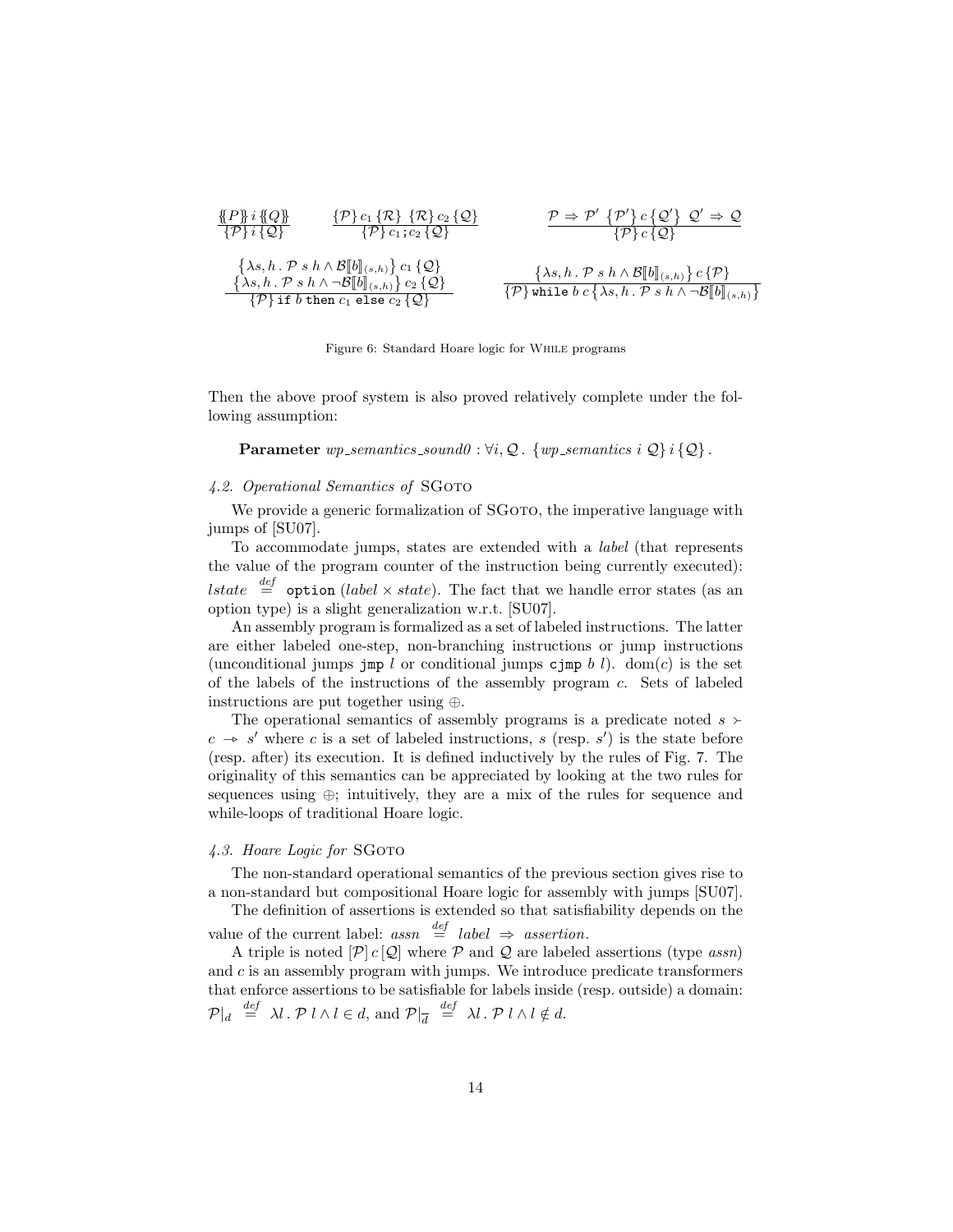| $\lfloor s \rfloor - i \rightarrow \lfloor s' \rfloor$                                                       | $\lfloor s \rfloor - i \rightarrow \text{None}$                                                            |
|--------------------------------------------------------------------------------------------------------------|------------------------------------------------------------------------------------------------------------|
| $\lfloor (l,s) \rfloor \rightarrow l : i \rightarrow \lfloor (l+1,s') \rfloor$                               | $\lfloor (l,s) \rfloor \rightarrow l : i \rightarrow \text{None}$                                          |
| $\frac{l \neq l'}{\lfloor (l,s) \rfloor \rightarrow l : j \text{mp } l' \rightarrow \lfloor (l',s) \rfloor}$ | $l \in \text{dom}(c_1)$                                                                                    |
| $\lfloor (l,s) \rfloor \rightarrow l : \text{cjmp } b \ l' \rightarrow \lfloor (l',s) \rfloor$               | $\lfloor (l,s) \rfloor \rightarrow c_1 \rightarrow s' \quad s' \rightarrow c_1 \oplus c_2 \rightarrow s''$ |
| $\neg \mathcal{B} \llbracket b \rrbracket_s$                                                                 | $\lfloor (l,s) \rfloor \rightarrow c_1 \oplus c_2 \rightarrow s''$                                         |
| $\neg \mathcal{B} \llbracket b \rrbracket_s$                                                                 | $\lfloor (l,s) \rfloor \rightarrow c_2 \rightarrow s' \quad s' \rightarrow c_1 \oplus c_2 \rightarrow s''$ |
| $\lfloor (l,s) \rfloor \rightarrow l : \text{cjmp } b \ l' \rightarrow \lfloor (l+1,s) \rfloor$              | $\lfloor (l,s) \rfloor \rightarrow c_2 \rightarrow s' \quad s' \rightarrow c_1 \oplus c_2 \rightarrow s''$ |
| $\text{None} \rightarrow c \rightarrow \text{None}$                                                          | $\lfloor (l,s) \rfloor \rightarrow c \rightarrow \lfloor (l,s) \rfloor$                                    |

Figure 7: Big-step operational semantics of assembly with jumps

[SU07] defines a Hoare logic for an archetypal low-level language with only assignment. To allow for more one-step, non-branching instructions, we introduce an abstract weakest-precondition function  $\mathcal{WP}_{insn}$   $i$   $\mathcal{P}$  such that:

**Parameter**  $wp0\_no\_err : \forall s, h, i, \mathcal{P}$  .  $\mathcal{WP}_{insn}$   $i \mathcal{P} s h \Rightarrow \neg \lfloor (s, h) \rfloor - i \rightarrow \mathbb{N}$ one. Parameter  $exec0_wp0: \forall s, h, i, s', h'$ .  $[(s, h)] - i \rightarrow [(s', h')] \Rightarrow$  $\forall P.WP_{insn}$  i P s  $h \Leftrightarrow P$  s'  $h'$ .

Using the function  $\mathcal{WP}_{insn}$ , we formalize the rules for the compositional Hoare logic in Fig. 8.

$$
\begin{bmatrix}\n\lambda pc, s, h. & pc = l \land (\mathcal{P} j s h \lor j = l) \lor \\
pc \neq l \land \mathcal{P} pc s h\n\end{bmatrix} l : \text{Jmp } j [\mathcal{P}]
$$
\n
$$
\begin{bmatrix}\n\lambda pc, s, h. & pc = l \land \left(\begin{array}{c}\n-\mathcal{B}[[b]]_{(s,h)} \land \mathcal{P}(l+1) s h \lor \\
\mathcal{B}[[b]]_{(s,h)} \land (\mathcal{P} j s h \lor j = l)\n\end{array}\right) \lor\n\end{bmatrix} l : \text{cJmp } b j [\mathcal{P}]
$$
\n
$$
pc \neq l \land \mathcal{P} pc s h
$$
\n
$$
\begin{bmatrix}\n\mathcal{P}]\text{nop} [\mathcal{P}]\n\end{bmatrix} \begin{bmatrix}\n\lambda pc, s, h. & pc = l \land \mathcal{W} \mathcal{P}_{insn} i (\mathcal{P}(l+1)) s h \lor \\
pc \neq l \land \mathcal{P} pc s h\n\end{bmatrix} l : i [\mathcal{P}]
$$
\n
$$
\begin{bmatrix}\n\mathcal{P}|\text{dom}(c_1)] c_1 [\mathcal{P}] \quad [\mathcal{P}|\text{dom}(c_2)] c_2 [\mathcal{P}] \quad \forall l, \mathcal{P}' \ l \Rightarrow \mathcal{P}' l \quad [\mathcal{P}'] c [\mathcal{Q}'] \quad \forall l, \mathcal{Q}' \ l \Rightarrow \mathcal{Q} l \quad [\mathcal{P}] c [\mathcal{Q}]\n\end{bmatrix}
$$

Figure 8: Hoare logic for assembly with jumps

Using only the constructs and properties introduced so far in this section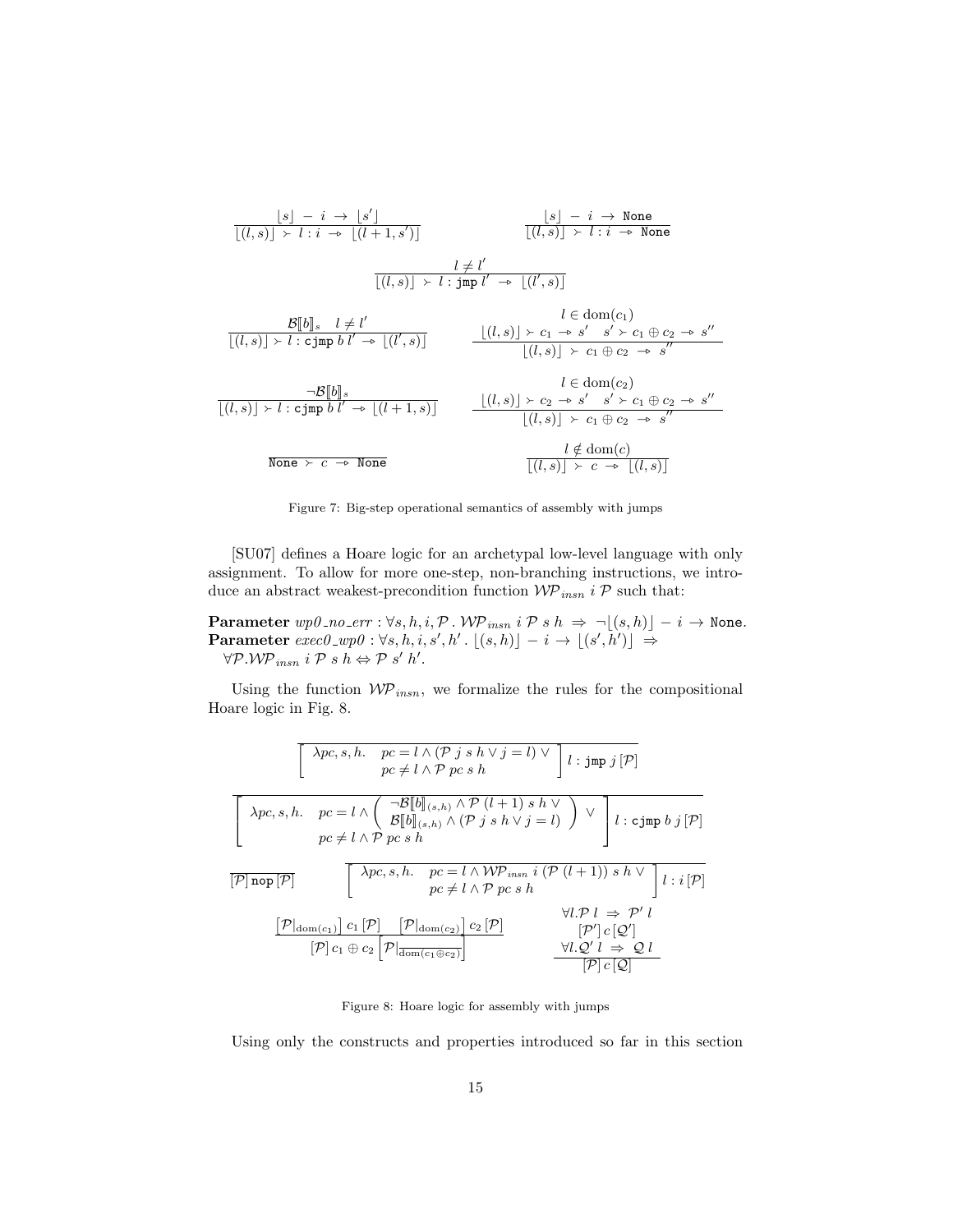and following [SU07], the logic of Fig. 8 is formally proved sound and complete w.r.t. the non-standard big-step operational semantics of Fig. 7.

# 4.4. Compilation from WHILE to SGOTO

The derivations for the previous non-standard operational semantics and Hoare logic can also be obtained from standard operational semantics and Hoare logic for While programs through compilation [SU07]. This is a result of interest because it allows us to work with standard operational semantics and Hoare logic (that are more practical to deal with formally, the non-standard Hoare logic of [SU07] being more verbose) while still being able to recover formal proofs for assembly with jumps (these are the formal proofs that we really want, for example for shipping in a proof-carrying code scenario).

The compilation procedure turns if-then-else's and while-loops into conditional and unconditional jumps. The compilation of program  $c$  with while-loops to an assembly program  $c'$  with jumps is defined in Fig. 9 inductively by the predicate  $c^{-l} \searrow_{l'} c'$  where l (resp. l') is the start (resp. end) label of the compiled program.

$$
\begin{array}{cc} \overline{i} & \xrightarrow{l_1} \overline{c_1} & \xrightarrow{c_1} \overline{c_2} & \xrightarrow{l_1} \overline{c_2} & \xrightarrow{l_2} c_2' \\ & & & c_1; c_2 & \xrightarrow{l_1} \overline{c_2} & \xrightarrow{l_2} c_1' \oplus c_2' \\ \end{array}
$$
\n
$$
\xrightarrow{c_1} \frac{l_1 + 1 \searrow_{l_2} c_1' \quad c_2 & l_1 + 1 \searrow_{l_1} c_2'}{l_1 \cdot \text{c_jmp } b (l_1 + 1) \oplus ((c_2' \oplus l_1 : \text{jmp } l_2) \oplus c_1')}
$$
\n
$$
\xrightarrow{c} \frac{c^{l_1 + 1} \searrow_{l_1} c'}{w \text{hile } b c \xrightarrow{l_1} \overline{c_1} \text{mp } (-b) (l_1 + 1) \oplus (c' \oplus l_1 : \text{jmp } l)} \end{array}
$$

#### Figure 9: Compilation from WHILE to SGOTO programs

Through compilation, derivations of operational semantics are transformed from the standard big-step operational semantics (Fig. 5) to the big-step operational semantics of assembly with jumps (Fig. 7). Similarly, proofs in separation logic are transformed from the standard ones (Fig. 6) to the ones of [SU07] (Fig. 8). This is captured by the following lemmas:

**Lemma** preservation\_of\_evaluations :  $\forall c, s, l, c', s', l'$ .  $c^l \searrow_{l'} c' \Rightarrow [s] - c \Rightarrow [s'] \Rightarrow [(l, s)] \succ c' \Rightarrow [(l + \text{card}(\text{dom}(c')), s')]$ .

Lemma preservation\_hoare :  $\forall \mathcal{P}, \mathcal{Q}, c$ .  $\{\mathcal{P}\} c \{\mathcal{Q}\} \Rightarrow$  $\forall l, c', l' \cdot c \quad l \searrow_{l'} c' \Rightarrow [\lambda pc, s, h \cdot pc = l \wedge \mathcal{P} \ s \ h] \ c' \ [\lambda pc, s, h \cdot pc = l' \wedge \mathcal{Q} \ s \ h]$ .

# 4.5. Instantiation of While and SGoto to SmartMIPS

We instantiate the previous formalization of [SU07] to the SmartMIPS assembly language. Instantiation amounts to providing the definition of Smart-MIPS states, the set of SmartMIPS instructions, following the official MIPS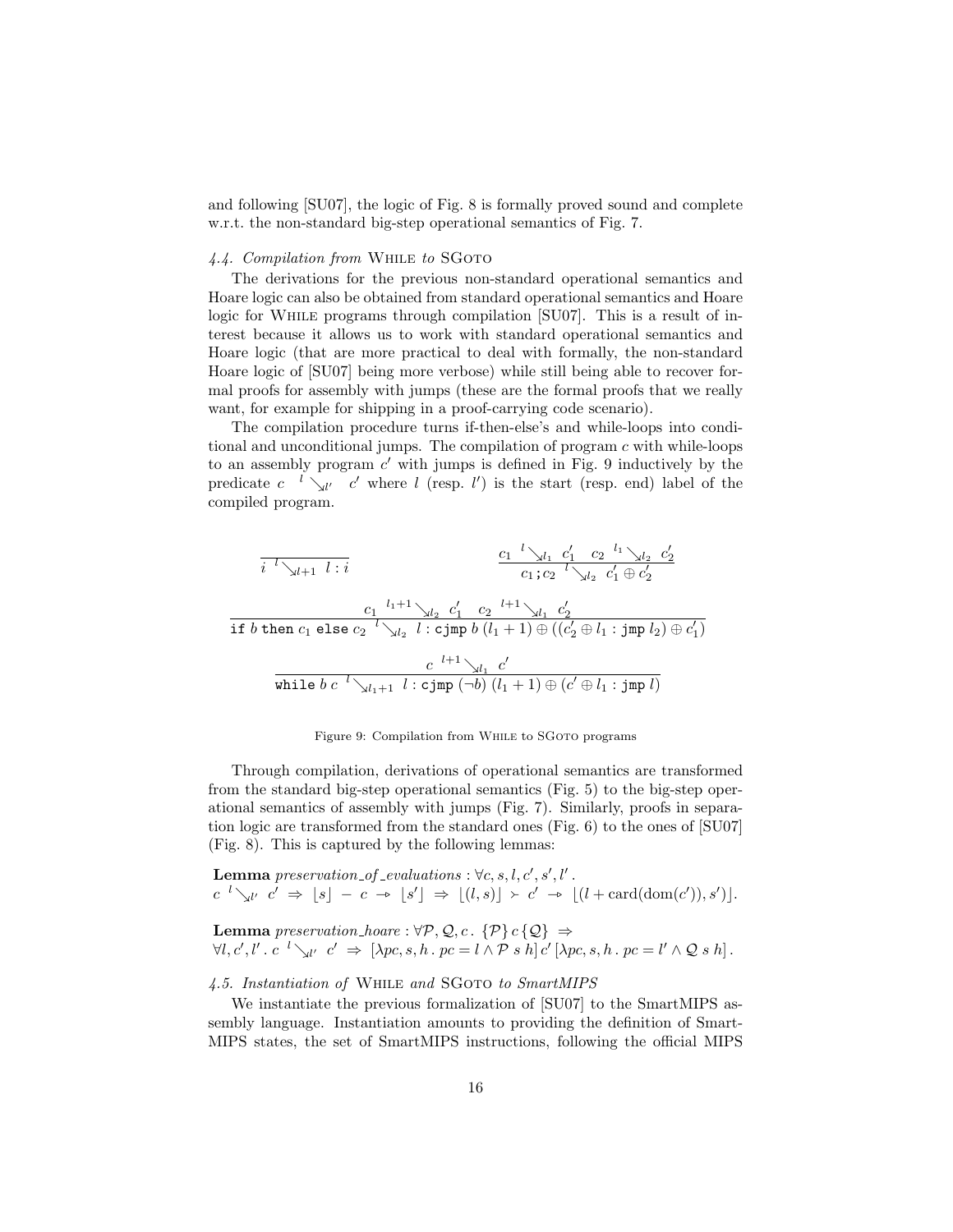documentation [Mips01], as well as proofs for the assumptions about them introduced so far in this section. Instantiation provides modules for While and SGoto operational semantics, Hoare logic, and certified compilation from WHILE to SGOTO.

A SmartMIPS store is a collection of registers containing integers of finite size. Let  $int_n$  be the type of machine integers encoded with n bits. Most registers contain values of type  $int_{32}$  (the exception is the *extended accumulator* of type  $int_n$  with  $n \ge 8$ ). We have the following notations:  $\mathcal{R}[[r]]_s$  is the value of register r in store s;  $s\{v/r\}$  is the store resulting from updating register r with value  $v$  in store  $s$ . A heap is a finite map from locations to integers of type  $int_{32}$ . The heap is tailored to word-accesses because most memory accesses in our applications are word-aligned. We have the following notation:  $h[l]$  is the contents of location  $l$  of the heap  $h$ ; it is None when the location is undefined.  $h_1 \perp h_2$  holds when  $h_1$  and  $h_2$  are disjoint and  $h_1 \cup h_2$  represents the union of  $h_1$  and  $h_2$ ;  $[p, z]$  represents a singleton heap that associates address p with the value z.

We give the semantics of one-step, non-branching instructions by defining as an inductive type a predicate noted  $s - i \rightarrow s'$  where i is a SmartMIPS instruction,  $s$  (resp.  $s'$ ) is the state before (resp. after) its execution. When formalizing the semantics of instructions, we need to express conditions such as word-alignment, absence of arithmetic overflow, etc. These conditions require manipulations such as sign-extending  $int_{16}$  integers to  $int_{32}$  integers, checking for divisibility by 4, etc. For this purpose, we introduce various operators:  $(v)_{i_{nt_{16}-int_{32}}}$  sign-extends the value v from 16 to 32 bits,  $(v)_{i_{nt_{32}}\to N}$  interprets the value  $v$  as an unsigned integer, etc.

Figure 10 illustrates the semantics of MIPS instructions with the rules for the instruction lw ("load word"). There are two rules depending on whether the memory access is word-aligned and the accessed location is defined. (The notation  $+_{h}$  is the addition of finite-size integers.)

$$
\underbrace{\left(\mathcal{R}[\text{base}]_{s} +_{h} (\text{off})_{\text{int}_{16} \to \text{int}_{32}}\right)_{\text{int}_{32} \to \mathbb{N}}}_{\text{[}(s, h)] - \text{lw rt off base}} = 4 \times p \quad h[p] = \lfloor z \rfloor}_{\text{exec0\_lw}} \quad \text{exec0\_lw}
$$
\n
$$
\forall p. \underbrace{\left(\mathcal{R}[\text{base}]_{s} +_{h} (\text{off})_{\text{int}_{16} \to \text{int}_{32}}\right)_{\text{int}_{32} \to \mathbb{N}}}_{\text{[}(s, h)] - \text{lw rt off base}} \div 4 \times p \ \lor \ h[p] = \text{None}}_{\text{exec0\_lw\_error}}
$$

#### Figure 10: Semantics of lw

Accordingly, we also instantiate the weakest precondition function  $W\!P_{insn}$ .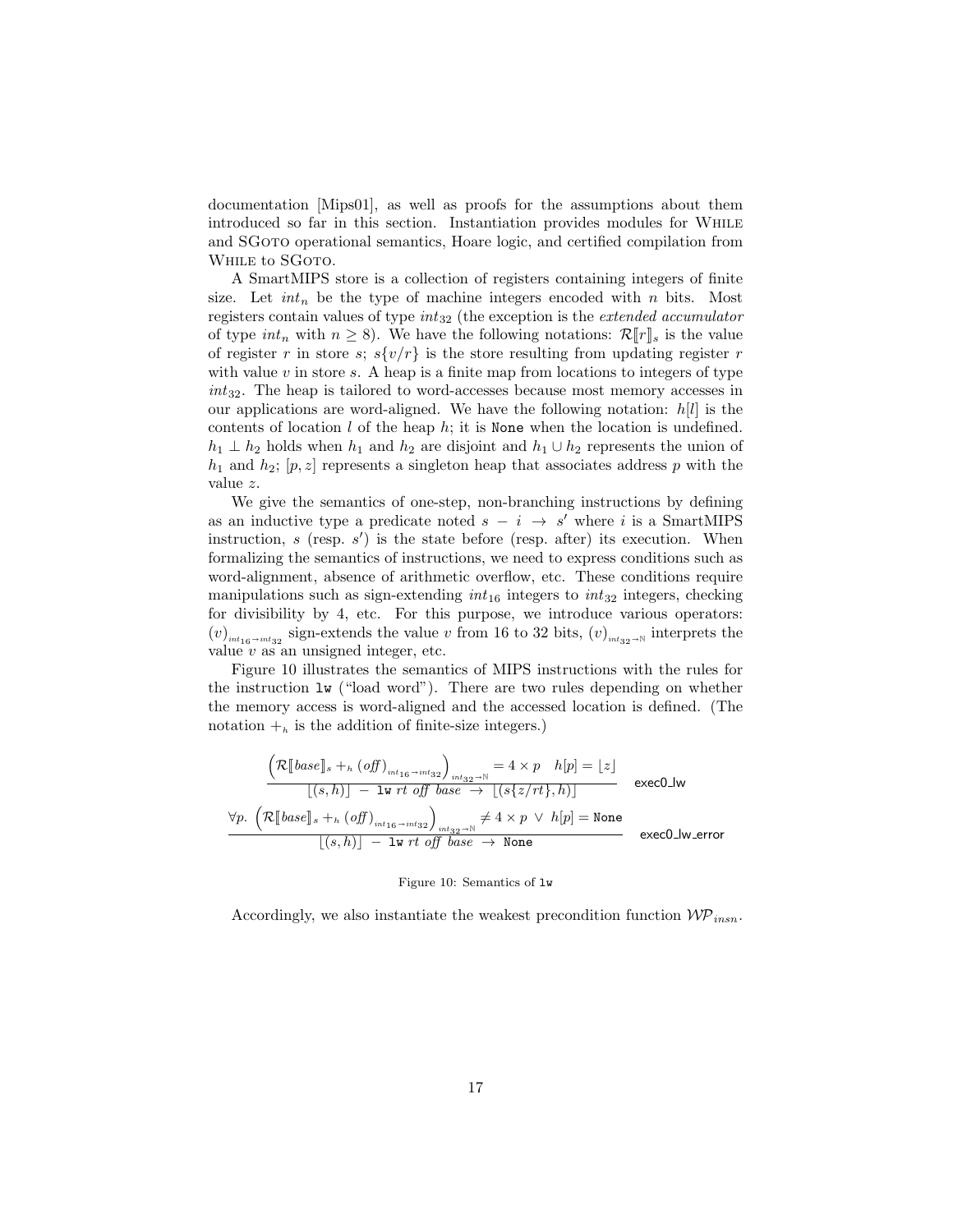Here is an excerpt of this function for the "load word" instruction:

$$
\mathcal{WP}_{insn} \, i \, \mathcal{Q} \, \stackrel{\text{def}}{=} \, \text{match } i \text{ with}
$$
\n
$$
\begin{aligned}\n\mathbf{1} \mathbf{w} \, rt \, \text{off } base &\Rightarrow \, \lambda s, h. \exists p. \left( \mathcal{R}[\![base]\!]_s +_h (\mathcal{R}[\![off]\!]_s)_{int_{16} \to int_{32}} \right)_{int_{32} \to \mathbb{N}} = 4 \times p \land \\
&\quad \mathbf{1} z. h[p] = \lfloor z \rfloor \land \mathcal{Q} \, s \{ z / rt \} \, h \\
&\quad \text{end}\n\end{aligned}
$$

In total, we have formalized the semantics of 29 SmartMIPS one-step, nonbranching SmartMIPS instructions, as well as 4 conditional jumps (beq, bne, bltz, bgez).

Formalization of Separation Logic. In addition to the properties provided by the formalization of [SU07], the formal verification of BBS in assembly in the next section (Sect. 5.1) also relies on a formalization of separation logic, including the frame rule, the key lemma that allows us to compose code snippets. This formalization is essentially taken from [AM06] and [MAY06] and is orthogonal to the formalization of [SU07] that we carried out in the previous sections. The formalization of the connectives of separation logic takes advantage of the fact that the assertions are shallow-embedded. For example, given two assertions P and Q, the separating conjunction is conveniently formalized as follows:  $\mathcal{P} \star$  $\mathcal{Q} \stackrel{\text{def}}{=} \lambda s, h \cdot \exists h_1, h_2 \cdot h_1 \perp h_2 \wedge h = h_1 \cup h_2 \wedge \mathcal{P} s h_1 \wedge \mathcal{Q} s h_2$ . The "mapsto" connective of separation logic that specifies a singleton heap is formalized as follows:  $e \mapsto e' \stackrel{def}{=} \lambda s, h \cdot \exists p \cdot (\mathcal{E}[\![e]\!]_s)_{int_{32^{-N}}} = 4 \times p \wedge h = [p, \mathcal{E}[\![e']\!]_s]$  where e and e' are expressions made of registers, constants, and a few arithmetic operators and  $\mathcal{E}[\epsilon]_s$  represents the value of the expression e in store s. All the details can be found in the Coq development [ANY11].

## 5. Security Proof for BBS in Assembly

#### 5.1. Functional Correctness

In practice, we conduct formal proof using separation logic for While programs and obtain afterwards the desired triple for assembly with jumps by applying the preservation lemma preservation hoare (Sect. 4.4). The formal verification effort therefore concentrates on the triple of Fig. 11 where the assembly program with jumps has been replaced by its decompiled version with if-then-else's and while-loops (manual decompilation proved correct w.r.t. the compilation relation defined in Fig. 9). Let us explain this triple by commenting in turn about the auxiliary variables, the precondition, and the postcondition.

Auxiliary Variables. The first lines of Fig. 11 introduce a set of pairwise distinct registers.  $n_n$  and  $n_k$  record the size in words of, resp., the pseudorandom number to be produced and the other multi-precision integers involved in the computation. X, M, L, B, and Y are lists of  $int_{32}$  machine integers that encode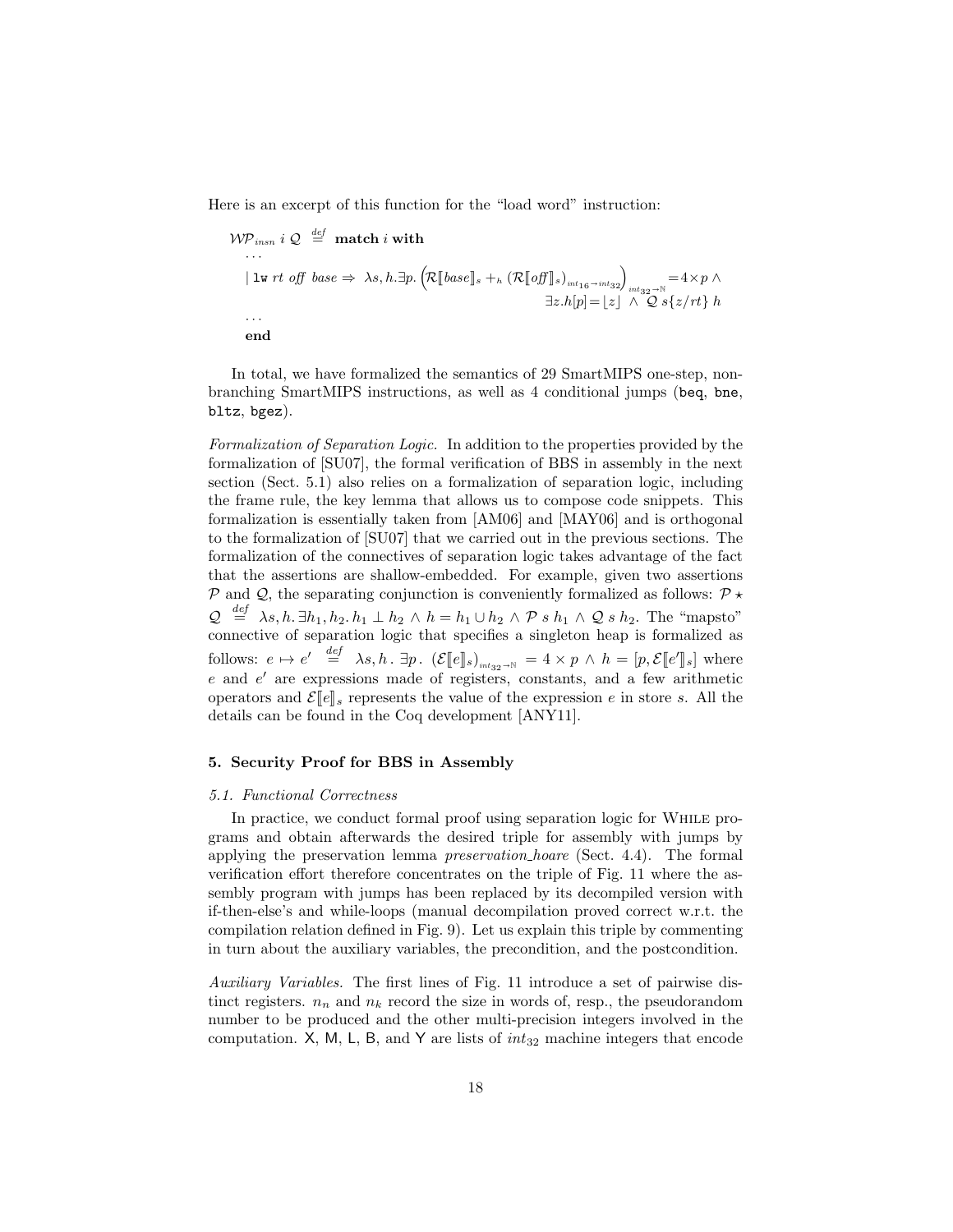#### Lemma  $bbs\_triple$ :

 $\forall i, L, l, n, j, r_{32}, k, \alpha, x, y, m, r_1, r_e, r_i, X, Y, M, q, C, t, r_s, r_b, B, w', w.$  $\mathsf{nodup}\,(i,L,l,n,j,r_{32},k,\alpha,x,y,m,r_1,r_e,r_i,X,Y,M,q,C,t,r_s,r_b,B,w',w,\mathtt{reg\_zero}) \Rightarrow$  $\forall n_n, n_k, X, M, L, B, Y$ .  $|L| = n_n \wedge |X| = |B| = |M| = |Y| = n_k \Rightarrow$  $\left[\mathsf{X}\right]_{\beta},\left[\mathsf{B}\right]_{\beta}<\left[\mathsf{M}\right]_{\beta}\,\wedge\,\left[\mathsf{B}\right]_{\beta}=\beta^{2\,n_{k}}\;(\text{mod}\;\left[\mathsf{M}\right]_{\beta})\,\wedge\,\text{odd}(\left[\mathsf{M}\right]_{\beta})\;\Rightarrow$  $\forall v_{\alpha}. \ (\mathsf{M}.0)_{int_{32} \rightarrow \mathbb{N}} \cdot (v_{\alpha})_{int_{32} \rightarrow \mathbb{N}} = -1 \ (\text{mod} \ \beta) \Rightarrow$  $\forall v_x, n_x, v_y, n_y, n_m, v_m, n_b, v_b, v_l, n_l$ .  $(v_x)_{int_{32} \to \mathbb{N}} = 4 n_x \wedge (v_y)_{int_{32} \to \mathbb{N}} = 4 n_y \wedge$  $(v_m)_{int_{32^{-N}}}=4 n_m \wedge (v_b)_{int_{32^{-N}}}=4 n_b \wedge (v_l)_{int_{32^{-N}}}=4 n_l \Rightarrow$ <br>  $4 n_y + 4 (n_k + 1) < \beta \wedge 4 n_x + 4 (n_k + 1) < \beta \wedge 4 n_l + 4 n_n < \beta \Rightarrow$ 

 $\sqrt{ }$ J  $\mathcal{L}$  $\lambda s, h. (\mathcal{R}[\![k]\!]_s)_{int_{32\to\mathbb{N}}} = n_k \wedge (\mathcal{R}[\![n]\!]_s)_{int_{32\to\mathbb{N}}} = n_n \wedge \mathcal{R}[\![x]\!]_s = v_x \wedge \mathcal{R}[\![y]\!]_s = v_y \wedge$  $\mathcal{R}[\![m]\!]_s = v_m \wedge \mathcal{R}[\![r_b]\!]_s = v_b \wedge \mathcal{R}[\![a]\!]_s = v_a \wedge \mathcal{R}[\![l]\!]_s = v_l \wedge (\mathcal{R}[\![r_{32}]\!]_s)_{int_{32^{-N}}} = 32 \wedge$  $(x \mapsto X; 0_{32}) \star (m \mapsto M; 0_{32}) \star (l \mapsto L) \star (y \mapsto Y; 0_{32}) \star (r_b \mapsto B) \, s \, h$  $\mathcal{L}$  $\mathcal{L}$  $\mathsf{I}$ 

bbs asm<sub>decompile</sub> i L l n j  $r_{32}$  k  $\alpha x y$  m  $r_1$   $r_e$   $r_i$  X Y M q C t  $r_s$   $r_b$  B  $w'$  w

 $\sqrt{ }$  $\int$  $\left\{ \begin{aligned} (x \mapsto X; ; 0_{32}) \star (m \mapsto M; ; 0_{32}) \star (l \mapsto L) \star (y \mapsto Y; ; 0_{32}) \star (r_b \mapsto B) \\ \text{flatten}(\text{map bits } L) = \text{bbs}\text{-fun-rec } (32 n_n) \left( [X]_{\beta}^2 \pmod{[M]_{\beta}} \right) [M]_{\beta} \end{aligned} \right.$  $\lambda s, h \cdot \exists X, L, Y \cdot |L| = n_n \wedge |X| = |Y| = n_k \wedge (\mathcal{R}[k]_s)_{int_{32\pi} \to N} = n_k \wedge$  $\mathcal{R}[\![n]\!]_s)_{int_3} = n_n \wedge \mathcal{R}[\![x]\!]_s = v_x \wedge \mathcal{R}[\![y]\!]_s = v_y \wedge \mathcal{R}[\![m]\!]_s = v_m \wedge \mathcal{R}[\![r_b]\!]_s = v_b \wedge \mathcal{R}[\![n]\!]_s$  $\mathcal{R}[\![\alpha]\!]_s = v_\alpha \wedge \mathcal{R}[\![l]\!]_s = v_l \wedge (\mathcal{R}[\![r_{32}]\!]_s)_{int_{32} \to \mathbb{N}} = 32 \wedge$  $(x \mapsto X; 0_{32}) \star (m \mapsto M; 0_{32}) \star (l \mapsto L) \star (y \mapsto Y; 0_{32}) \star (r_b \mapsto B) \cdot h \wedge$  $\mathcal{L}$  $\overline{\mathcal{L}}$  $\int$ 

Figure 11: Functional correctness of BBS in assembly

multi-precision integers and  $|\cdot|$  is the notation for their length. More precisely, X encodes the random seed, M encodes the modulus, L is for the pseudorandom number to be produced, B encodes  $\beta^{2n_k} \pmod{M}$  as explained in Sect. 2.3, and Y is for temporary storage (for the intermediate result of the modular multiplication). The fact that the modulus is odd is used in the modular multiplication as explained in Sect. 2.3. The introduction of a value  $v_{\alpha}$  equal to the inverse modulo  $\beta$  of the least significant word of the modulus is specific to the Montgomery multiplication and has been explained in Sect. 2.3. The following alignment restrictions (values  $v_i$  that are multiple of 4) are imposed by Smart-MIPS instructions that access memory. Finally, the inequalities guarantee that data fits in the (finite) memory of the computer.

Note that, as long as  $4(4n_k + n_n + 2) < \beta$ ,  $n_n$  and  $n_k$  can be very large,  $n_k$  effectively covering lengths for which the quadratic residuosity problem is indeed difficult in practice. This is one desirable side-effect of our approach to precisely pinpoint the range of  $n_k$ . It is here that the restrictions imposed by implementation choices mentioned in Sect. 3 appear, for the above triple cannot be proved for arbitrary values of  $n_n$  and  $n_k$ .

Precondition. The precondition associates registers' values with auxiliary variables and specifies the initial state by way of a formula using connectives of separation logic. The separating conjunction explained in Sect. 4.5 is used to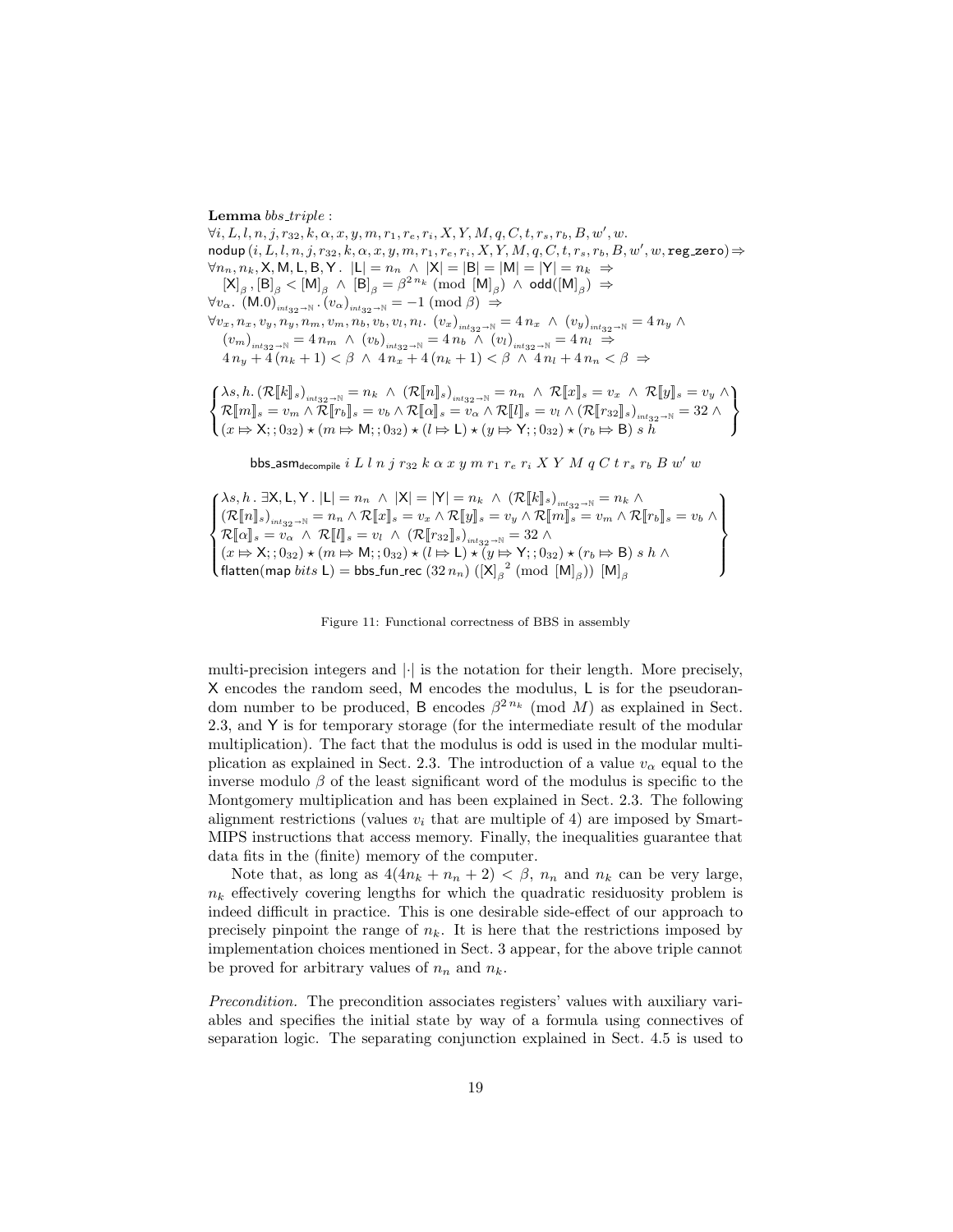enforce disjointness of memory regions. The  $\Rightarrow$  connective is a generalization of the "mapsto" connective explained in Sect. 4.5: it maps an address to a list of values contiguous in memory instead of a single value.  $X$ ;  $0_{32}$  means that a trailing  $0_{32}$  is allocated at the end of multi-precision integers: this is to support potential overflows during the modular multiplication, as explained in Sect. 2.3.

Postcondition. In the postcondition, the lists  $X$ ,  $L$ , and  $Y$  are existentially quantified because they correspond to memory regions modified by execution. In particular, the final contents of L are specified to be the intended list of pseudorandom bits. Note that we are using a generalized version of the BBS algorithm (bbs fun below takes the modulus  $m$  in  $\mathbb{Z}$ , whereas bbs in Sect. 2.1 uses the types  $\mathbb{Z}_m^*$  and  $QR_m$ ):

bbs\_fun  $(len : \mathbb{N})$   $(seed : \mathbb{Z})$   $(m : \mathbb{Z}) \stackrel{def}{=}$  bbs\_fun\_rec  $len \ (seed^2 \ (mod \ m)) \ m$ bbs\_fun\_rec  $(len : \mathbb{N})$   $(x : \mathbb{Z})$   $(m : \mathbb{Z}) \stackrel{def}{=}$ match len with  $|0 \Rightarrow$   $|$  $\left( \text{len}' + 1 \Rightarrow \text{parity } x :: \text{bbs-fun\_rec } \text{len}' \left( x^2 \pmod{m} \right) \text{m} \right)$ end

This is a sound generalization because the information that  $\mathbb{Z}_m^*$  is a cyclic group is not needed in the proof of functional correctness (only in the security proof).

# 5.2. Extraction of the Semantics of BBS in Assembly

For the rest of this section (i.e., for Sections 5.2 and 5.3), we assume given a set of pairwise distinct registers i, L, l, n, j,  $r_{32}$ , k,  $\alpha$ , x, y, m,  $r_1$ ,  $r_e$ ,  $r_i$ , X,  $Y, M, q, C, t, r_s, r_b, B, w', \text{and } w.$ 

Before proceeding to the extraction of the semantics of BBS in assembly, we specialize the triple of Sect. 5.1 by introducing two functions encode and decode: encode n k seed m builds a state from the requested number n of pseudorandom 32-bits words, the number  $k$  of 32-bits words reserved for the encoding of the seed and the modulus, the seed, and the modulus  $m$ ; and decode s is the list of pseudorandom bits stored in the state s. These functions hide many technical details of the generic triple of Sect. 5.1 but impose a specific memory layout depicted in Fig. 12.



Figure 12: Encoding and decoding of input/output

Then the rule of consequence of Hoare logic allows for proving a simplified Hoare triple: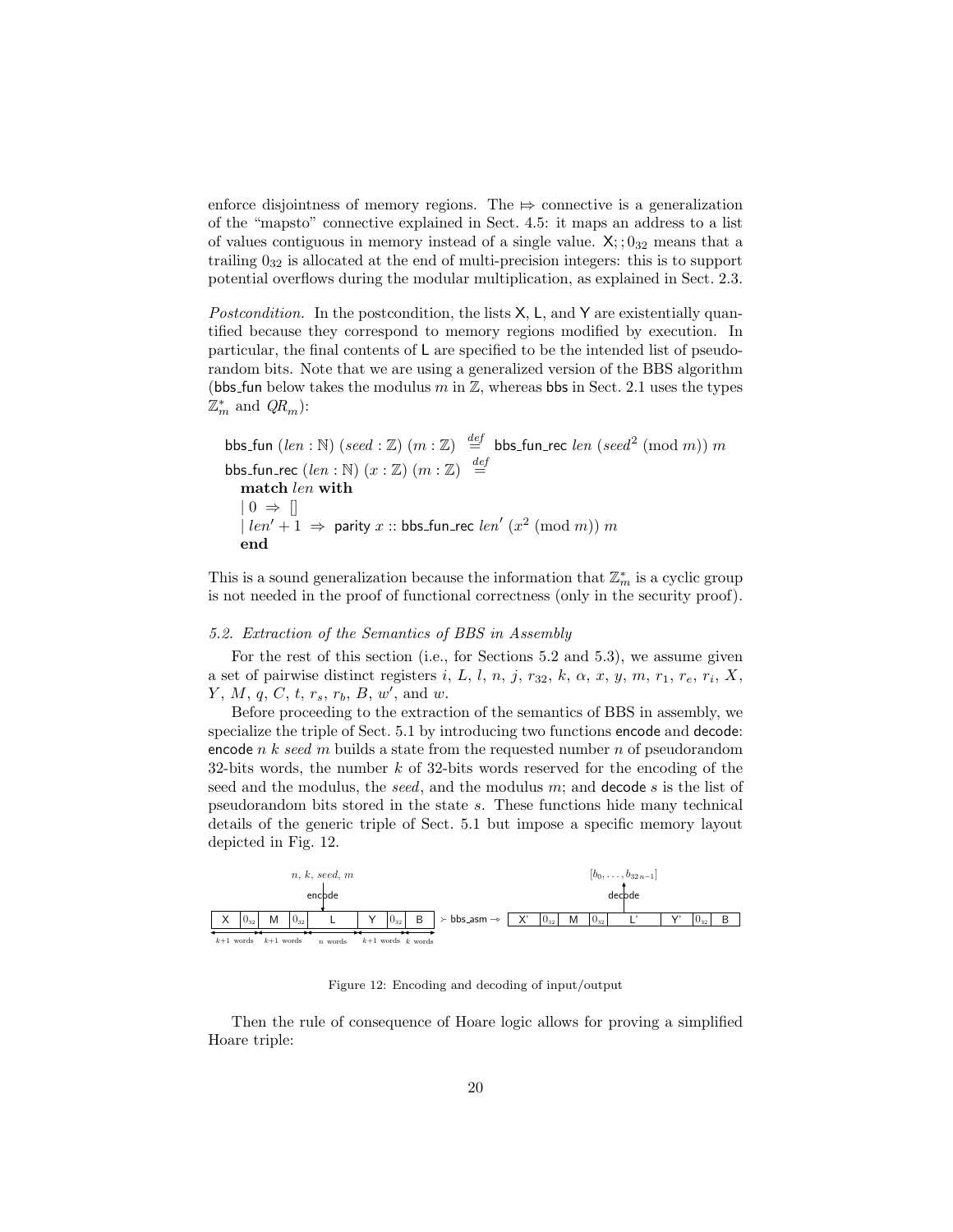Lemma bbs\_triple\_encode\_decode:

 $\forall n_n, n_k, m, seed. \ 0 < m < \beta^{n_k} \wedge \mathsf{odd}(m) \wedge 0 \le seed < m \wedge 4(4n_k + n_n + 2) < \beta \Rightarrow$  $\{ \lambda s, h \dots \text{encode } n_n \ n_k \ seed \ m = (s, h) \}$ <code>bbs\_asm</code> <code>decompile  $i$   $\stackrel{.}{L}$   $l$   $n$   $j$   $r_{32}$   $k$   $\alpha$   $x$   $y$   $m$   $r_1$   $r_e$   $r_i$   $X$   $Y$   $M$   $\stackrel{.}{q}$   $C$   $t$   $r_s$   $r_b$   $B$   $w'$   $w$ </code>  $\{ \lambda s, h \cdot \text{decode}(s, h) = \text{bbs-fun}(32 n_n) \text{ seed } m \}$ 

We now proceed to the extraction of the semantics of **bbs\_asm**. As explained in Sect. 3, we prove for this purpose that bbs asm is terminating. Determinism is a property of the assembly as it is formalized. First, we prove that there is a final state, without proving whether it is an error state or not:

**Lemma** bbs\_termination :  $\forall s_0.\exists s_f$ .  $\lfloor s_0 \rfloor$  − bbs\_asm<sub>decompile</sub> i L l n j  $r_{32}$  k  $\alpha x y$  m  $r_1$   $r_e$   $r_i$  X Y M q C t  $r_s$   $r_b$  B  $w'$   $w \rightarrow s_f$ .

This is proved by induction on the variant of the outermost loop, and then on nested loops. Second, by the separation logic triple, we derive under the same restrictions the fact that this final state cannot be an error state. Then, using the *preservation\_of\_evaluations* lemma of Sect. 4.4, we obtain the following lemma:

Lemma exec\_bbs\_asm:  $\forall n_n, n_k, m, seed. 0 < m < \beta^{n_k} \wedge \text{odd}(m) \wedge 0 \le seed < m \wedge 4(4n_k + n_n + 2) < \beta \Rightarrow$  $\exists s_f.$ | (0, encode  $n_n$   $n_k$  seed m)  $\rightarrow$ bbs asm  $i$  L l n j  $r_{32}$  k  $\alpha$  x y m  $r_1$   $r_e$   $r_i$  X Y M  $q$  C t  $r_s$   $r_b$  B  $w'$   $w \rightarrow |(238, s_f)$  .

Because the above lemma is existential, it allows us to define a function exec<sub>bbs asm</sub> that realizes bbs asm by mapping, in order, the number of desired  $32$ bits words for the pseudorandom bits, the number of 32 bits words necessary to encode the seed and the modulus, and finally the seed and the modulus  $m$ themselves so that the semantics of the assembly program bbs asm is defined as follows (the function  $\|\cdot\|$  returns the number of digits of integers, as formalized by the function N\_digits of the standard Coq library):

$$
\begin{array}{l} [\text{bbs\_asm}]_{\text{encode,decode}} \stackrel{def}{=} \\ \lambda len, m, seed.\text{prefix}_{len}\left(\text{decode}\ \left(\text{exec}_{\text{bbs\_asm}}\ \lceil \frac{len}{32} \rceil\ \lceil \frac{\lVert m \rVert + 1}{32} \rceil\ m \ seed \right) \right) \end{array}
$$

Since bbs asm always returns a number of pseudorandom bits that is a multiple of 32, we need to take a prefix of the output because the unpredictability game from [Now08] may require less bits.

# 5.3. Implementation Step

The final step is to produce a rewriting lemma between the semantics of bbs asm and the Coq function bbs (as explained in Sect. 3). First, using the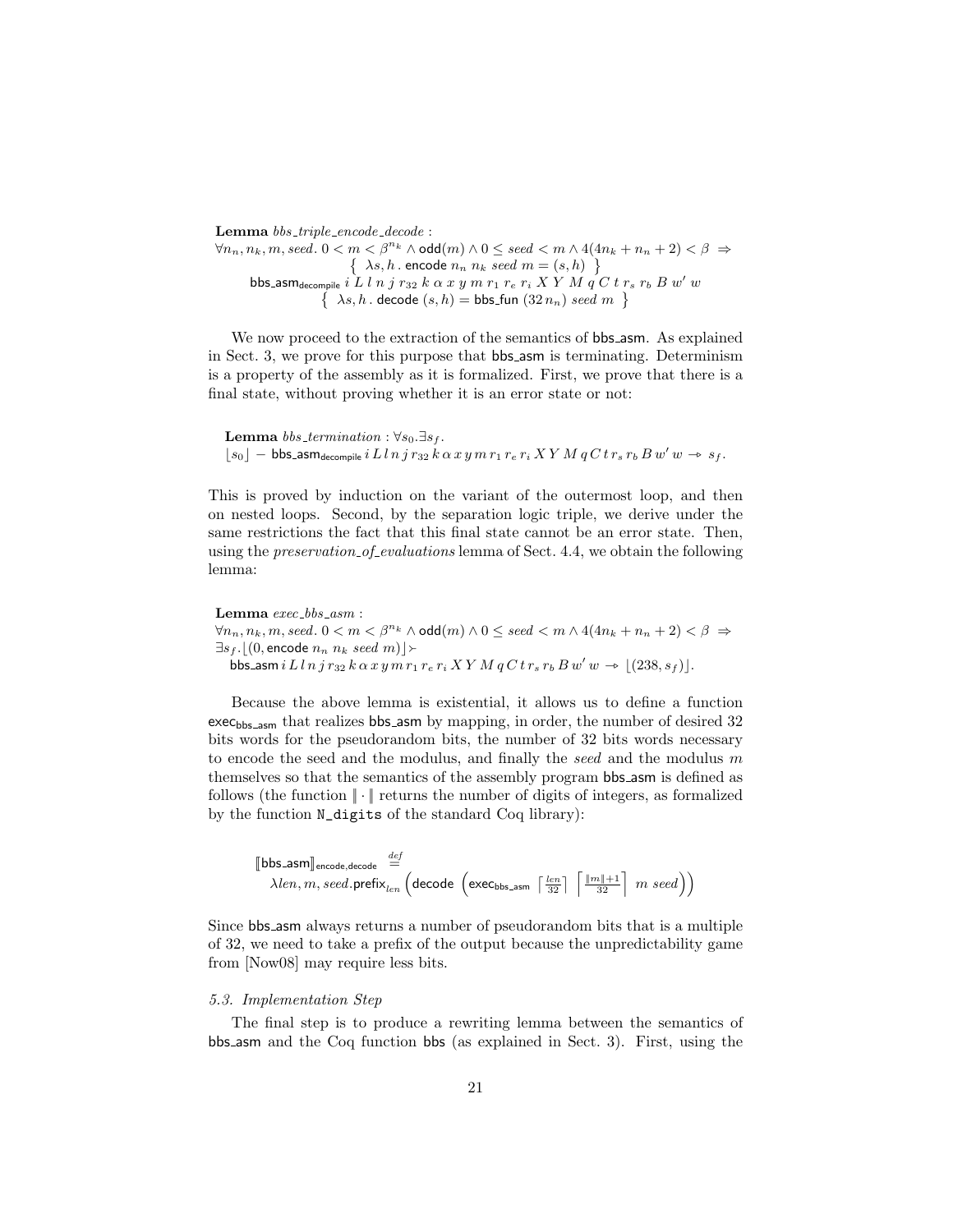separation logic triple of Sect. 5.1, by preservation of Hoare triples (lemma preservation\_hoare) and the soundness of the Hoare logic of SGOTO, we derive that:

# Lemma bbs\_correct :

 $\forall n_n, n_k, m, seed. 0 < m < \beta^{n_k} \land \text{odd}(m) \land 0 < seed < m \land 4(4n_k + n_n + 2) < \beta \Rightarrow$  $\forall s_f, |(0, \text{encode } n_n \text{ } n_k \text{ seed } m)| \rangle$ bbs asm  $i$  L l n j  $r_{32}$  k  $\alpha$  x y m  $r_1$   $r_e$   $r_i$  X Y M q C t  $r_s$   $r_b$  B  $w'$   $w \rightarrow |(238, s_f)| \Rightarrow$ 

decode  $s_f = \text{bbs-fun\_rec } 32 n_n \ (seed^2 \ (mod \ m)) \ m.$ 

Finally, we are able to produce the rewriting lemma that lets us prove unpredictability of the assembly program using the formal proof of unpredictability of the Coq function as a sub-lemma:

$$
\textbf{Lemma } bbs\_implement\_step: \forall len, m, seed.~4\left(4\left\lceil\frac{len+1}{32}\right\rceil + \left\lceil\frac{\|m\|+1}{32}\right\rceil + 2\right) < \beta \Rightarrow\\ \llbracket \text{bbs\_asm} \rrbracket_{\text{encode,decode}}\left(len+1\right) \, m \; seed = \text{bbs}\left(len+1\right) \, seed.
$$

This last lemma can be used to perform the implementation step as described in Sect. 3, making use of the security proof of the BBS algorithm taken directly from [Now08].

# 6. Validating Experiment

As a validating experiment, we ran our implementation of BBS in a Smart-MIPS simulator. We formalized in Coq a function that turns the abstract syntax for assembly into concrete syntax so as to produce snippets of code. The transformation relies on custom functions to turn registers, constant machine integers, etc. (r2s, si2s, etc. below) into Coq strings of the standard library of Coq. For illustration, here is the pattern matching corresponding to the load instruction lw whose formalization we explained in Sect. 4.5:

```
cmd0_to_string_aux c s \stackrel{def}{=} \textbf{match} c \textbf{ with}· · ·
  | lw rt off base \Rightarrow"lw" ++ (r2s rt (comma (si2s off (String "(" (r2s base (String ")" s))))))
  · · ·
  end.
```
To compare with the abstract syntax explained in Fig. 1, the transformation of bbs asm into concrete syntax leads to a snippet of code that ends as follows:

... L228: lw \$t8, 0(\$t1) L229: andi \$t8, \$t8, 1 L230: sllv \$t8, \$t8, \$a1 L231: or \$t9, \$t9, \$t8 L232: addiu \$a1, \$a1, 1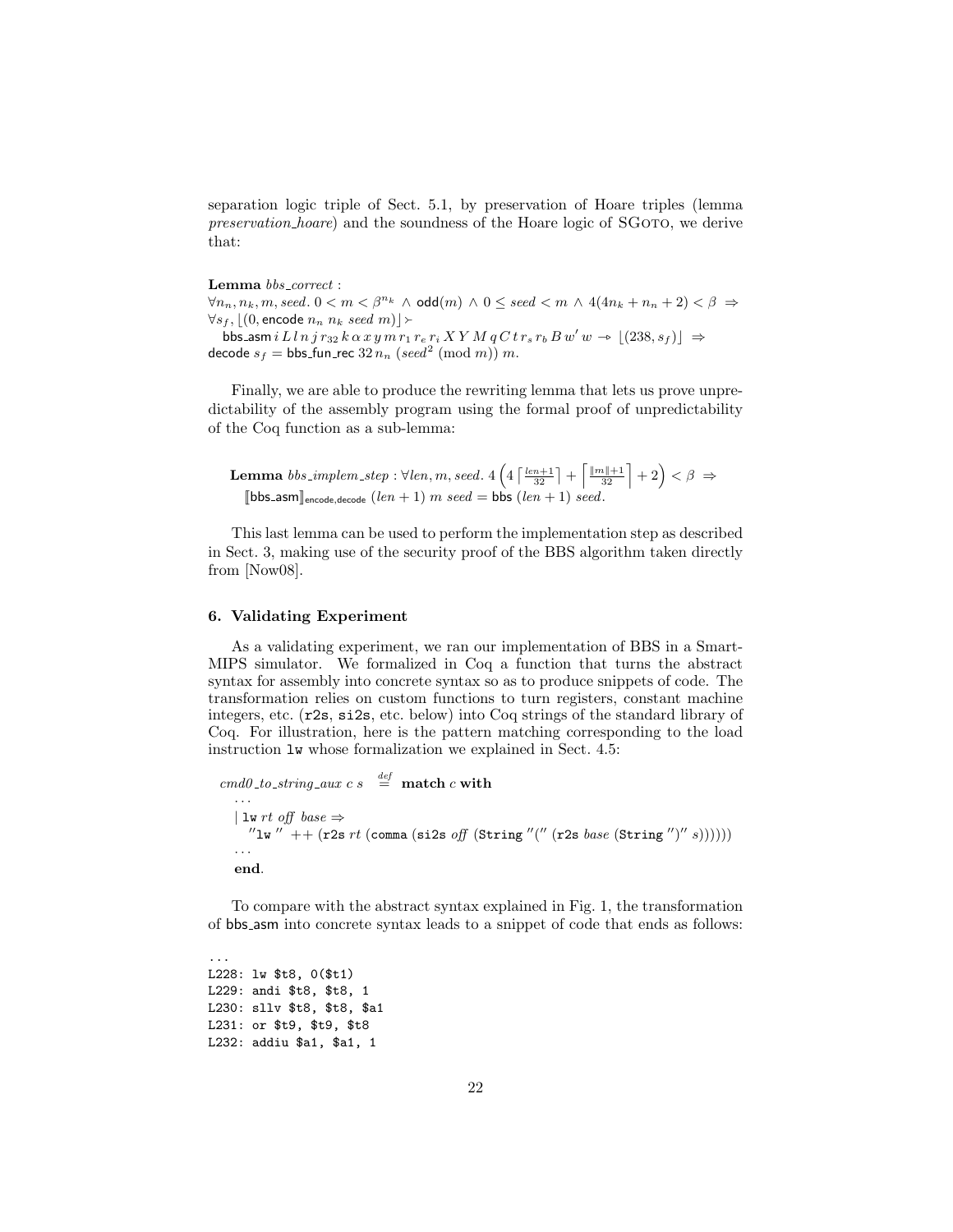```
L233: b L5
L234: sw $t9, 0($v0)
L235: addiu $v0, $v0, 4
L236: addiu $at, $at, 1
L237: b L2
```
To run the above concrete syntax we append automatically constant initialization and loading instructions using a custom script.

The resulting assembly program is run thanks to a cross-compilation environment built out of GNU tools. Binaries can be executed in the GDB debugger that provides simulation for SmartMIPS. For illustration, let us run the resulting assembly program with input seed 31558851269462817406 and modulus  $76318188169561490797 (= 8736028127 \times 8736028211)$  (to be stored in 4-words multi-precision integers), and ask for pseudorandom  $5 \times 32$  bits. Using appropriate printf statements, the final state of execution in GBD is rendered as follows:

X: 51494fd9 2550c923 00000000 00000000 00000000 M: 0421c56d 2320abca 00000004 00000000 00000000 L: bc84f41a eaa29f7a 632d1e04 38e58a1f 9eb00e50 Y: 8bc820b0 c8f2492f 00000003 00000000 00000000 B: c89a91c3 661fa03e 00000003 00000000

One can confirm that the memory area L displays the right result.

An interesting thing happened during this validating experiment that should be put to the credit of formal verification. In fact, the version of GDB (7.0.1) we used did not behave at first as expected, returning obviously a non-random output. After investigation, it turned out that the support for SmartMIPS simulation was not properly implemented. Thanks to the experience of having formalized the semantics of SmartMIPS in Coq, it took us little time to figure out the relevant bugs and provide an appropriate patch [Yam10].

# 7. Technical Aspects of the Coq Formalization

The formalization of assembly programs, operational semantics, separation logic, as well as all supporting lemmas is the result of an extension and revision of previous work [AM06]. The revision was made necessary to address scalability issues. We do not comment extensively about it except to say that we used SSREFLECT [GM07], a recently publicized Coq extension, that favors a proof style that naturally led to shorter proof scripts (roughly, proof scripts of experiments in [AM06] shrank by 70% in terms of lines of codes).

The new aspect of our framework is the generic formalization of the proofcarrying code framework of [SU07], with its extension to support multiple instructions and error states, and its instantiation to SmartMIPS and separation logic. Table 1 makes it clear what is formalized<sup>1</sup> w.r.t. [SU07]; the size of proof scripts is given in terms of lines of codes, after removing blanks and comments.

<sup>&</sup>lt;sup>1</sup>In brief, what we do not do: we do not formalize Section 5 of [SU07] and we formalize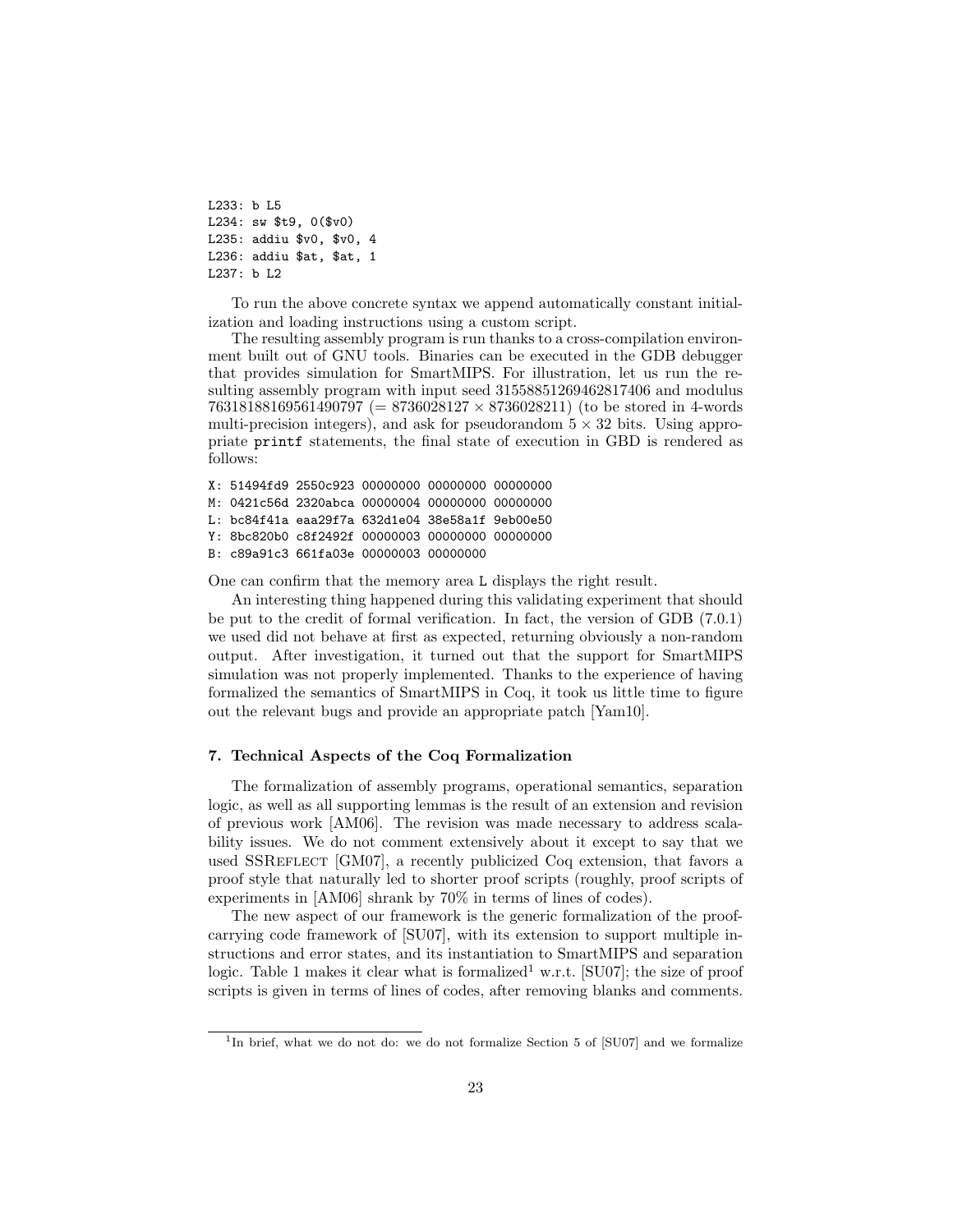| Reference in [SU07]                                                        | Reference in [ANY11] and status | Size      |
|----------------------------------------------------------------------------|---------------------------------|-----------|
| Section 2                                                                  | file $goto.v$                   | 354 lines |
| Figure 1, Lemma 1, 3                                                       | Done                            |           |
| Lemma 2                                                                    | Particular cases only           |           |
| Section 3                                                                  | file sgoto.v                    | 579 lines |
| <i>Section 3.1</i> : Figure 2, Lemmas $4-5$ ,<br>Theorems 6–8, Corollary 9 | Done                            |           |
| <i>Section 3.2</i> : Figure 3, Theorem 10,<br>Lemma 11, Theorem 12         | Done                            |           |
| Section 4                                                                  | file compile.v                  | 963 lines |
| <i>Section 4.1</i> : Figure 5,<br>Lemmas $13-14$ , Theorems $15-16$        | Done                            |           |
| <i>Section 4.2</i> : Theorems $17-18$                                      | Done                            |           |
| Section 4.3                                                                | Done, file sgoto_hoare.v        | 293 lines |
| Section 5                                                                  | Not done                        |           |
| Appendix A                                                                 | Done                            |           |
|                                                                            | file while.v                    | 754 lines |
| Appendix B                                                                 |                                 |           |
| Theorems $6-7$ , $15-18$                                                   | Done (spread over above files)  |           |

Table 1: Formalization of [SU07]

The formal proof of the separation logic triple of Sect. 5.1 is the most demanding part of the proof effort. Our assembly program of BBS is large (at least by the current standards of proof assistant-based verification [AM06, MG07]): 237 instructions (after inlining of all functions) that spread over several snippets of code. Table 2 gives the list of used snippets and their size.

| Function                            | Reference in [ANY11]  | Program size |
|-------------------------------------|-----------------------|--------------|
| BBS $(Fig. 1)$                      | bbs_prg.v             | 14 commands  |
| Montgomery strict (Fig. 2)          | mont_mul_strict_prg.v | 9 commands   |
| Montgomery raw [AM06]               | mont_mul_prg.v        | 36 commands  |
| Multi-precision subtraction [ANY11] | multi_sub_prg.v       | 18 commands  |
| Multi-precision comparison [ANY11]  | multi_lt_prg.v        | 13 commands  |
| Array initialization [ANY11]        | multi_zero_prg.v      | 6 commands   |

#### Table 2: The assembly code of BBS in Coq

Table 3 summarizes the size of proof scripts used in the proof of the separation logic triple of BBS. The Montgomery square is a variant of the Montgomery multiplication, so that proof scripts are similar in contents. The multi-precision subtraction works "in-place", i.e. it overrides the minuend with the difference.

only the so-called "non-constructive proofs" of Theorems 17 and 18 (indeed, for these two theorems, the proofs come in two flavors).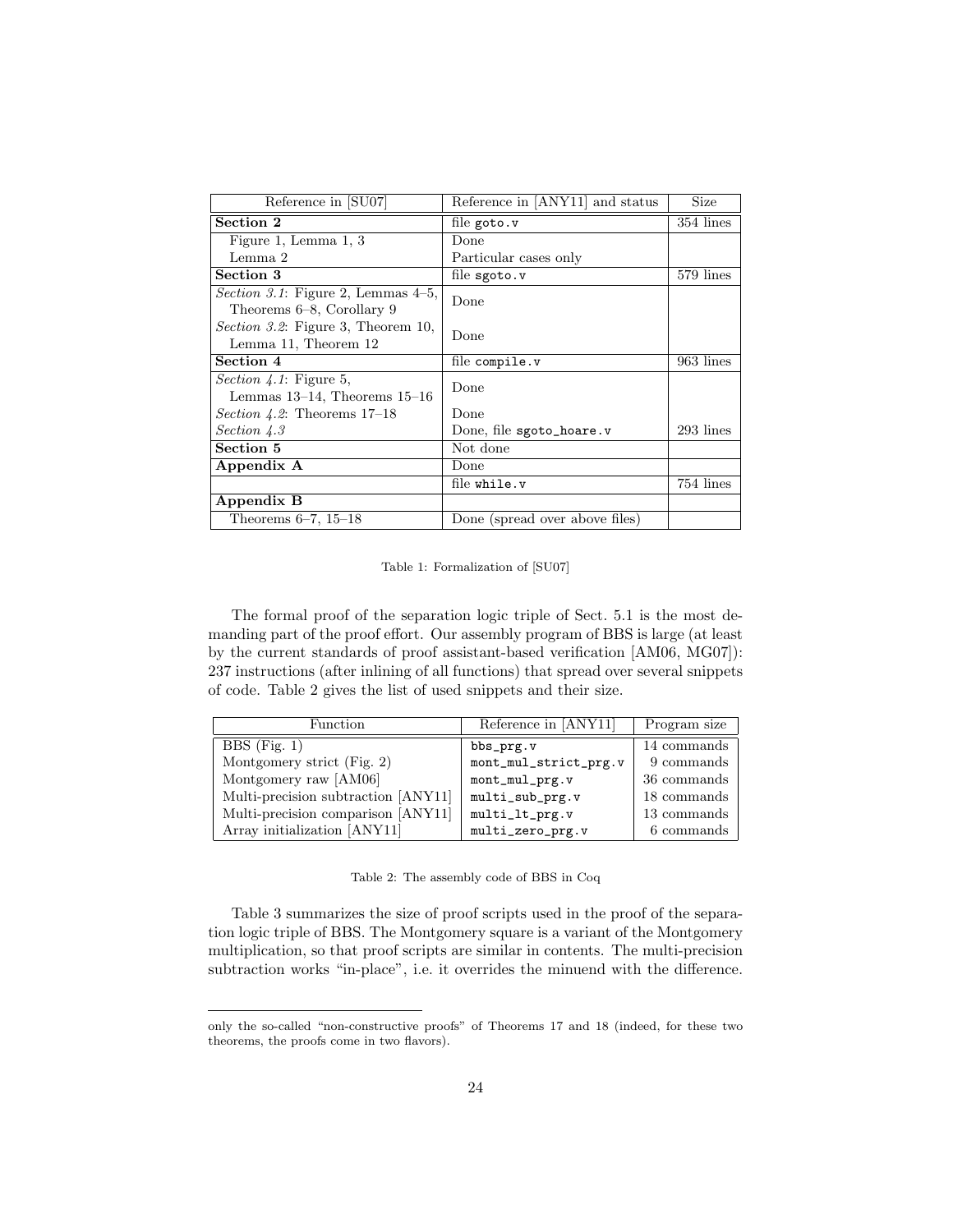It is always difficult to comment about the size of proof scripts because we are lacking good metrics for comparison. Yet, looking at related work, it is fair to claim that our framework for formal proof of assembly programs allows for short proof scripts: this can be appreciated by looking at several similar experiments in common among the work in this article and [AM06, MG07] (verification of multi-precision arithmetic and Montgomery multiplication—also Montgomery exponentiation, not used in this article but available online [ANY11]):

| Function                    | Reference in [ANY11]             | Size         |
|-----------------------------|----------------------------------|--------------|
| <b>BBS</b>                  | bbs_triple.v                     | 647 lines    |
| Montgomery strict           | mont_mul_strict_init_triple.v    | $502$ lines  |
|                             | mont_square_strict_init_triple.v | 476 lines    |
| Montgomery raw              | mont_mul_triple.v                | $1025$ lines |
|                             | mont_square_triple.v             | 997 lines    |
| Multi-precision subtraction | multi_sub_inplace_left_triple.v  | $355$ lines  |
| Multi-precision comparison  | multi_lt_triple.v                | 370 lines    |
| Array initialization        | multi_zero_triple.v              | 111 lines    |
|                             | Total                            | 4483 lines   |

Table 3: Formal proof of the separation logic triple of BBS

Finally, Table 4 summarizes the size of proof scripts used to extract the semantics of BBS in assembly and to perform the implementation step as explained in Sect. 5.

| Files contents                   | Reference in [ANY11]             | Size         |
|----------------------------------|----------------------------------|--------------|
| Termination proofs               | bbs termination.v                | $177$ lines  |
|                                  | mont mul strict termination.v    | 91 lines     |
|                                  | mont_square_strict_termination.v | 92 lines     |
|                                  | mont_mul_termination.v           | 229 lines    |
|                                  | mont_square_termination.v        | 138 lines    |
|                                  | multi_sub_termination.v          | $123$ lines  |
|                                  | multi_lt_termination.v           | 224 lines    |
|                                  | multi_zero_termination.v         | 71 lines     |
| Semantics extraction (Sect. 5.2) | bbs_encode_decode.v              | 959 lines    |
| Implementation step (Sect. 5.3)  | BBS_Asm_CryptoProof.v            | 270 lines    |
|                                  | $\text{Total}$                   | $2374$ lines |

Table 4: Security proof for BBS in assembly

# 8. Related Work

Our work combines a framework for the formal verification of cryptographic assembly code [AM06] with a framework for the formal verification of security proofs [Now07].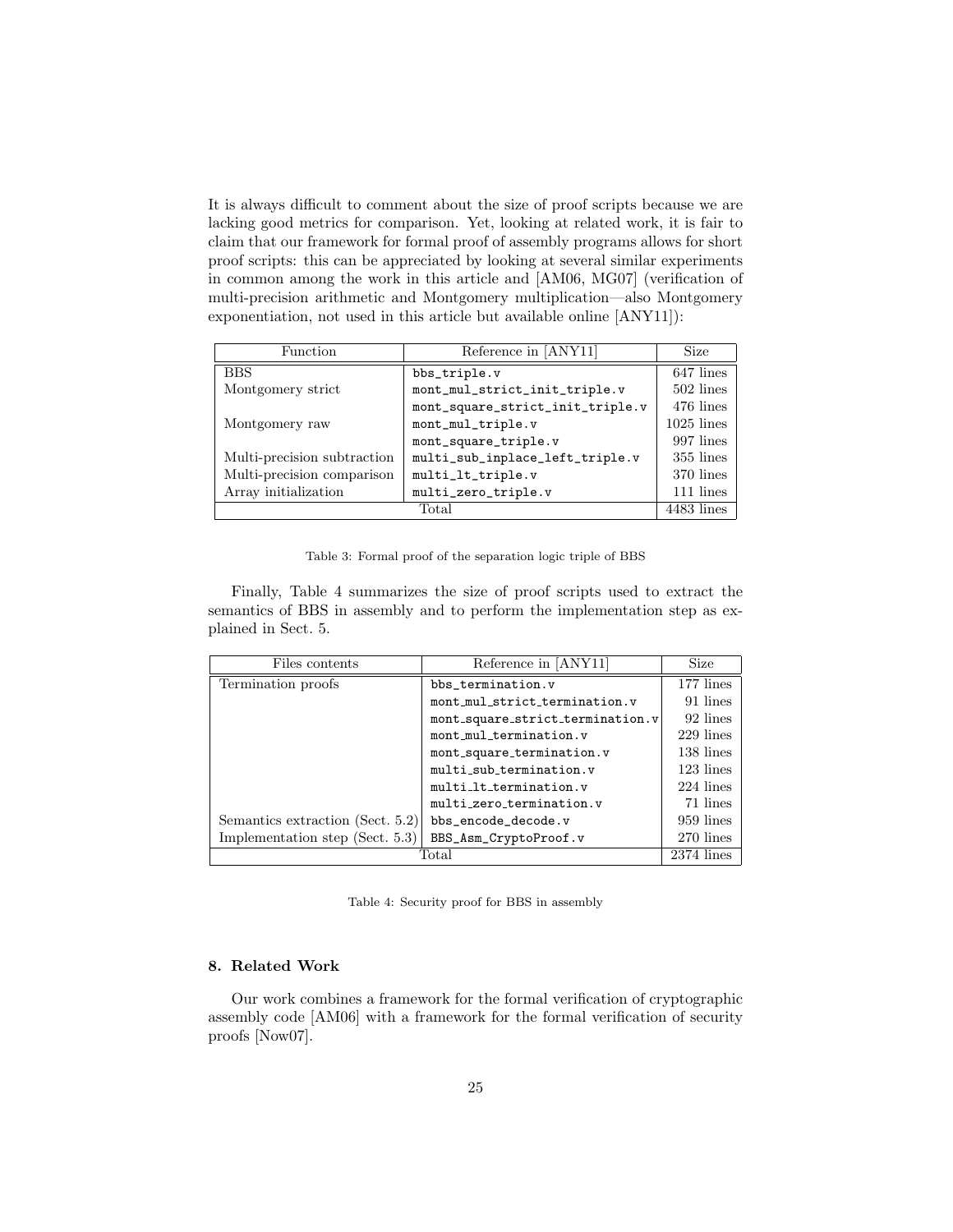For the formal verification of assembly code, one may think of alternative approaches, that may potentially alleviate the burden of interactive proof in Hoare logic. Proof-producing compilation (from a high-level language suitable for specification, down to assembly code) is such an approach. However, it is not clear that a proof-producing compiler (such as the one of [MSG09]) can be instrumented so as to yield code that is as efficient as hand-written assembly code (as typically found in cryptographic software), especially when the latter can take advantage of instructions tailored to the implementation of cryptography. Formal verification by refinement from a functional specification is sometimes considered as an approach that potentially leads to shorter proof scripts. However, application of this approach to cryptographic assembly code in [MG07] does not seem to reconcile short proof scripts with compact assembly code.

We think that our work shows that interactive proof in Hoare logic can be a viable approach when the framework for program verification is adequately instrumented. For example, the proof-carrying code framework of [SU07] turns out to be instrumental in dealing with assembly with jumps. Also, we find separation logic [Rey02] convenient and expressive to write and prove triples involving pointers; nevertheless, it should be noted that there exist alternative ways to conveniently express separation properties (e.g., directly in higher-order logic [MN05]). Our approach is based on a faithful model of assembly code with a compilation function that does not perform complex transformations; alternatively, one may want to experiment formal verification with a more abstract model by deferring burden on a more involved compilation function: such an approach may bring more automation  $(\hat{a} \text{ la } [FM04])$  to formal verification.

As for the formal verification of security proofs, there exist several frameworks based on proof assistants [BBU08, BGZ09, Now07]. They all rely on games [Sho04] but differ on how they implement them. More precisely, games are shallow embedded in [Now07] (they are modeled as Coq functions) and deep embedded in [BBU08, BGZ09] (their syntax and semantics are encoded by inductive types). It turns out that the two frameworks ([AM06] and [Now07]) that we integrate here are a good fit for they are both based on shallow embeddings: on the one hand, shallow encoding is used in [AM06] to encode Hoare logic assertions, and on the other hand, it is used in [Now07] to represent games. Therefore, algorithms written as Coq functions can simply appear in Hoare logic assertions, making for an easy integration. In addition, our use-case directly relies on properties of arithmetic (including an encoding of the quadratic residuosity problem) an originality of [Now08].

# 9. Conclusion

We addressed the problem of formal verification of assembly code with security proofs. We proposed an approach that extends game-playing to integrate formal proofs of functional correctness with formal security proofs in a clear way, understandable by both cryptographers and implementers. Our proposal is supported by a concrete framework developed in the Coq proof assistant.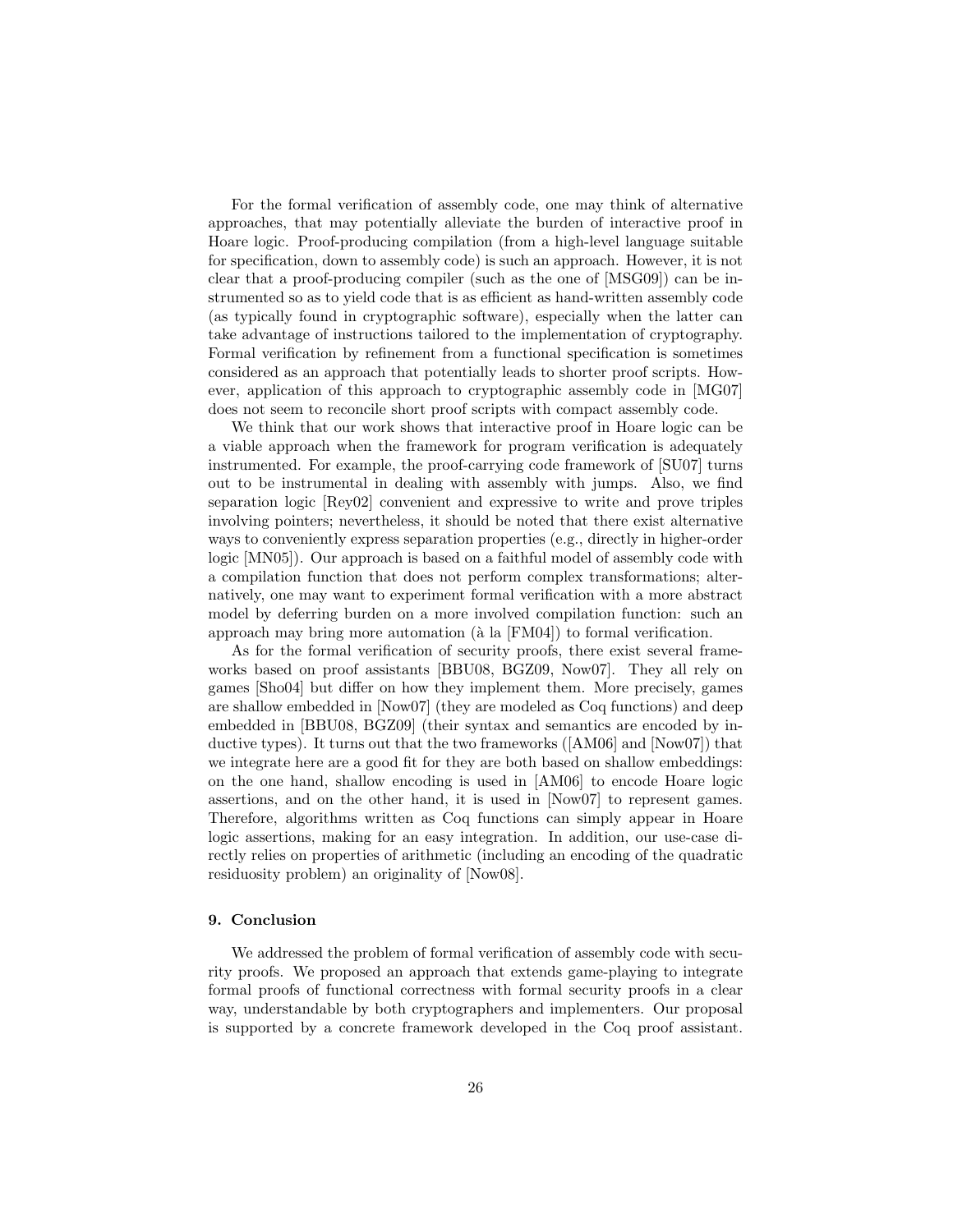As an illustration, we provided the first assembly program for a pseudorandom number generator that is certified with a security proof.

Future Work. The security proof of BBS on which we rely is asymptotic: the probability that an attacker predicts the next bit can be made arbitrarily small, but it does not give any concrete value for the security parameter. A possible extension of our approach would be to link our assembly implementation of BBS to a security proof of the concrete security of BBS.

Our certified implementation of BBS can be used as the source of pseudorandomness in the implementation of further cryptographic primitives: one can extract their semantics as a mathematical function and inject it into the appropriate standard definition of security (such as semantic security in the case of ElGamal). Our approach could also be extended to deal with nondeterminism and thus certify cryptographic primitives relying on sources of truly random bits. Another extension worth investigation is the support for probabilistic termination that one can find, e.g., in probabilistic decryption.

Acknowledgments. This work was partially supported by KAKENHI 21500046 and 21700048. The authors are grateful to the anonymous reviewers for their helpful comments.

# References

- [AM06] R. Affeldt, N. Marti, An Approach to Formal Verification of Arithmetic Functions in Assembly, in: M. Okada, I. Satoh (Eds.), Revised Selected Papers of the 11th Asian Computing Science Conference, Secure Software and Related Issues, ASIAN 2006, in: Lecture Notes in Computer Science, vol. 4435, Springer, 2008, pp. 346–360.
- [ANY09] R. Affeldt, D. Nowak, K. Yamada, Certifying Assembly with Security Proofs: the Case of BBS, in: Electronic Communications of the EASST, vol. 23, 2009.
- [ANY11] R. Affeldt, D. Nowak, K. Yamada, Certifying Assembly with Security Proofs: the Case of BBS, Coq development, http://staff.aist. go.jp/reynald.affeldt/bbs, last access: 2011/01/14.
- [ATM07] R. Affeldt, M. Tanaka, N. Marti, Formal Proof of Provable Security by Game-Playing in a Proof Assistant, in: W. Susilo, J.K. Liu, Y. Mu (Eds.), Proceedings of the 1st International Conference on Provable Security, Provsec 2007, in: Lecture Notes in Computer Science, vol. 4784, Springer, pp. 151–168.
- [BBU08] M. Backes, M. Berg, D. Unruh, A Formal Language for Cryptographic Pseudocode, in: I. Cervesato, H. Veith, A. Voronkov (Eds.), Proceedings of the 15th International Conference on Logic for Programming, Artificial Intelligence, and Reasoning, LPAR 2008, in: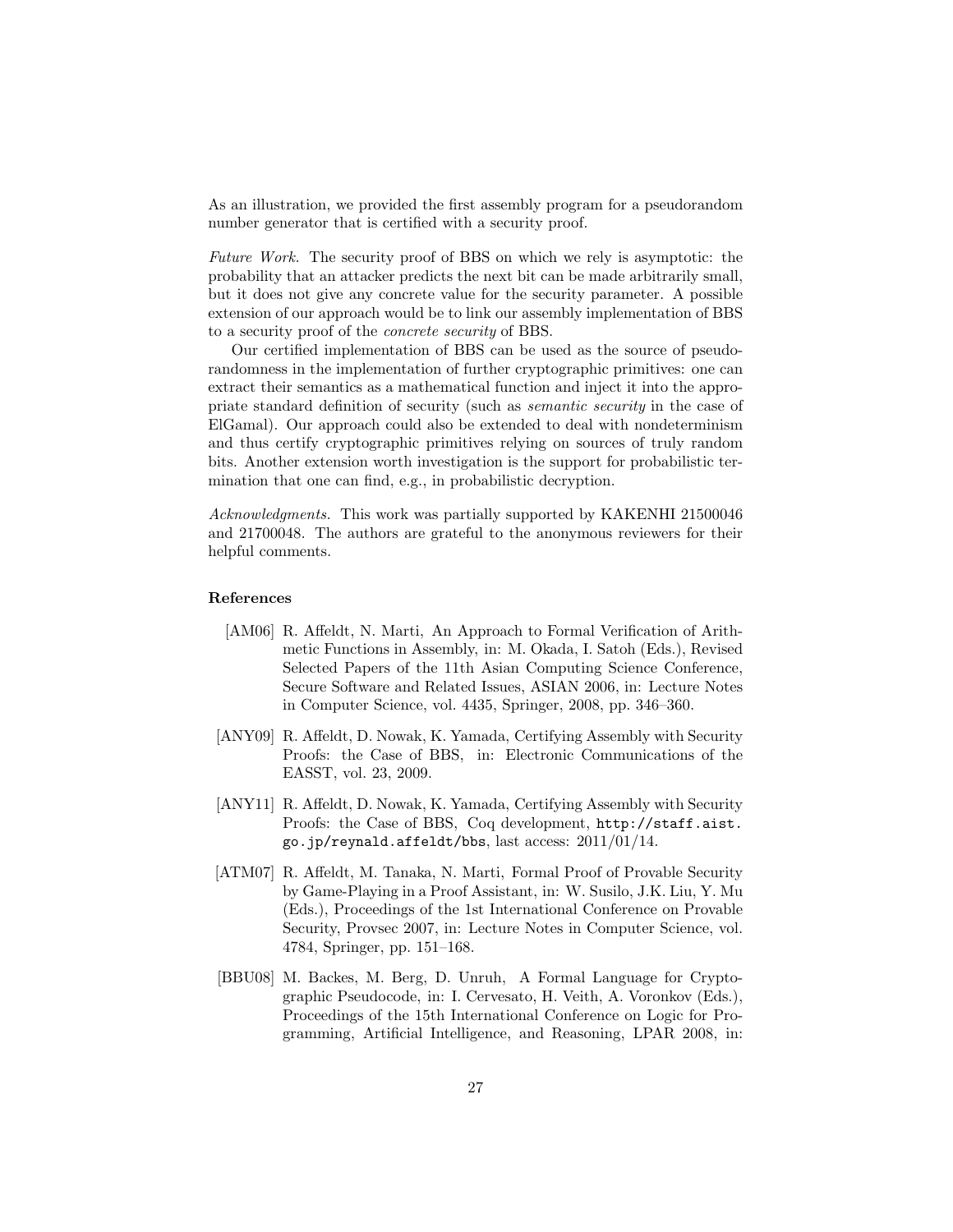Lecture Notes in Computer Science, vol. 5330, Springer, pp. 353– 376.

- [BGZ09] G. Barthe, B. Grégoire, S. Zanella-Béguelin, Formal certification of code-based cryptographic proofs, in: Z. Shao, B.C. Pierce (Eds.), Proceedings of the 36th ACM SIGPLAN-SIGACT Symposium on Principles of Programming Languages, POPL 2009, ACM, pp. 90– 101.
- [BR04] M. Bellare, P. Rogaway, Code-based game-playing proofs and the security of triple encryption, in: Cryptology ePrint Archive, Report 2004/331, 2004.
- [BBS86] L. Blum, M. Blum, M. Shub, A simple unpredictable pseudo random number generator, SIAM Journal on Computing 15 (2) (1986) 364– 383.
- [Coq10] The Coq Development Team, The Coq Proof Assistant Reference Manual — Version 8.3, http://coq.inria.fr/refman, INRIA, 2010, last access: 2011/01/14.
- [DK07] H. Delfs, H. Knebl, Introduction to Cryptography: Principles and Applications, Second Edition, Springer, 2007.
- [FM04] J.C. Filliâtre, C. Marché, Multi-prover Verification of C Programs, in: J. Davies, W. Schulte, M. Barnett (Eds.), Proceedings of the 6th International Conference on Formal Engineering Methods, ICFEM 2004, in: Lecture Notes in Computer Science, vol. 3308, Springer, pp. 15–29.
- [GM07] G. Gonthier, A. Mahboubi, A Small Scale Reflection Extension for the Coq System, Technical Report 6455, INRIA, 2007.
- [MAY06] N. Marti, R. Affeldt, A. Yonezawa, Formal Verification of the Heap Manager of an Operating System using Separation Logic, in: Z. Liu, J. He (Eds.), Proceedings of the 8th International Conference on Formal Engineering Methods, ICFEM 2006, in: Lecture Notes in Computer Science, vol. 4260, Springer, pp. 400–419.
- [MN05] F. Mehta, T. Nipkow, Proving pointer programs in higher-order logic, Information and Computation 199 (1–2) (2005) 200–227.
- [MOV01] A. Menezes, P.C. van Oorschot, S.A. Vanstone, Handbook of Applied Cryptography, fifth printing, CRC Press, 2001.
- [Mips01] MIPS Technologies, MIPS32 4KS Processor Core Family Software User's Manual, 2001.
- [Mon85] P.L. Montgomery, Modular multiplication without trial division, Mathematics of Computation 44 (170) (1985) 519–521.